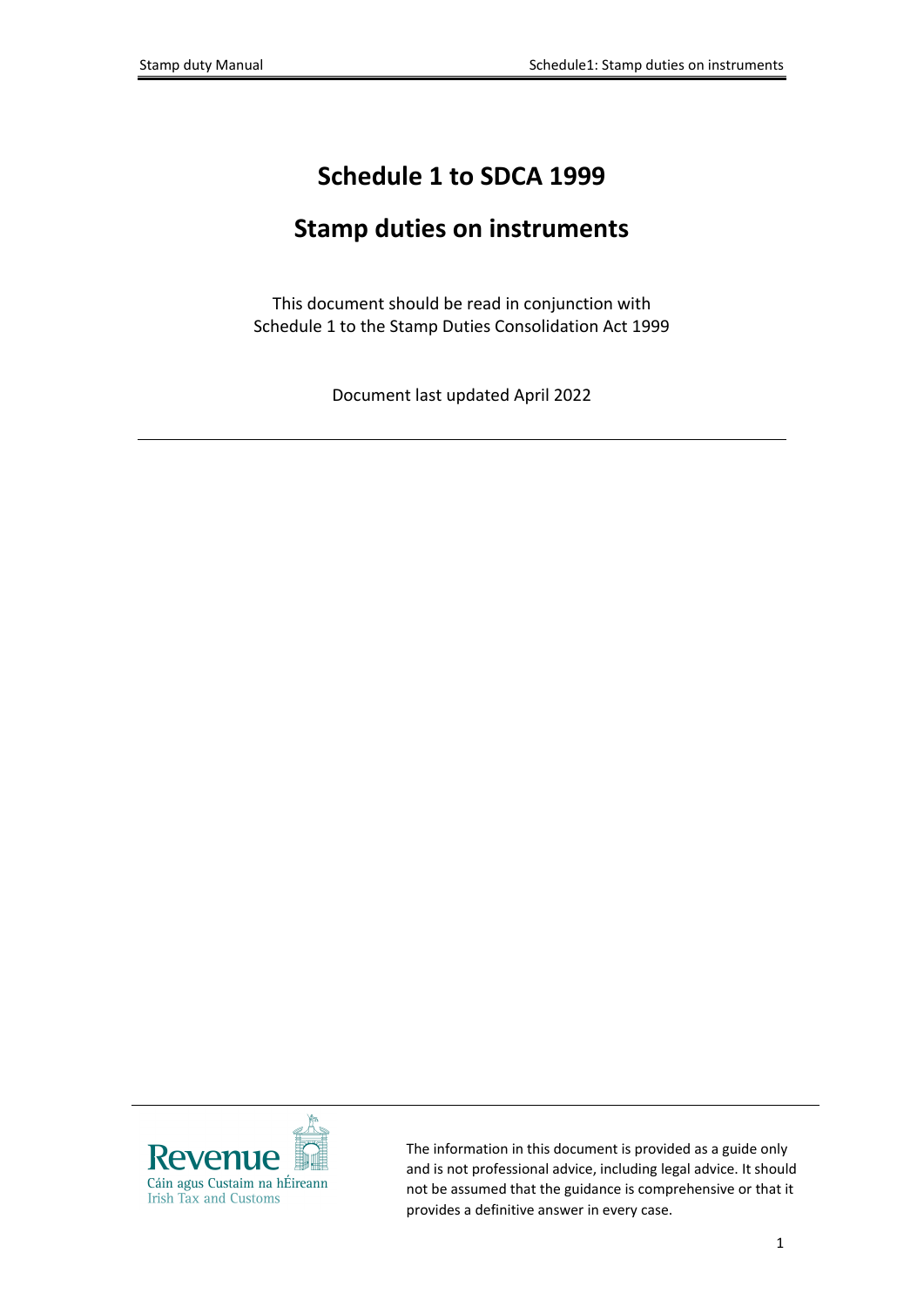# **Table of Contents**

| $\mathbf{1}$   |     |       |         |                                                                                                                                                       |
|----------------|-----|-------|---------|-------------------------------------------------------------------------------------------------------------------------------------------------------|
| $\overline{2}$ |     |       |         |                                                                                                                                                       |
|                | 2.1 |       |         |                                                                                                                                                       |
|                | 2.2 |       |         |                                                                                                                                                       |
|                | 2.3 |       |         | Conveyance on sale of any stocks or marketable securities 4                                                                                           |
|                | 2.4 |       |         | Conveyance or transfer on sale of any property other than stocks or<br>marketable securities or a policy of insurance or a policy of life insurance4  |
|                |     | 2.4.1 |         |                                                                                                                                                       |
|                |     |       | 2.4.1.1 |                                                                                                                                                       |
|                |     | 2.4.2 |         |                                                                                                                                                       |
|                |     | 2.4.3 |         |                                                                                                                                                       |
|                | 2.5 |       |         |                                                                                                                                                       |
|                |     | 2.5.1 |         |                                                                                                                                                       |
|                |     | 2.5.2 |         |                                                                                                                                                       |
|                |     | 2.5.3 |         |                                                                                                                                                       |
|                |     | 2.5.4 |         |                                                                                                                                                       |
|                |     | 2.5.5 |         |                                                                                                                                                       |
|                |     | 2.5.6 |         |                                                                                                                                                       |
|                |     | 2.5.7 |         |                                                                                                                                                       |
|                | 2.6 |       |         |                                                                                                                                                       |
| 3              |     |       |         |                                                                                                                                                       |
| 4              |     |       |         |                                                                                                                                                       |
|                | 4.1 |       |         | Historic rates of stamp duty applicable to residential property (instruments<br>executed on or after 1 September 1990 and before 8 December 2010)  14 |
|                | 4.2 |       |         | Historic rates of stamp duty applicable to non-residential property 20                                                                                |
|                | 4.3 |       |         | Rates of stamp duty for instruments executed on or after 1 January 1892                                                                               |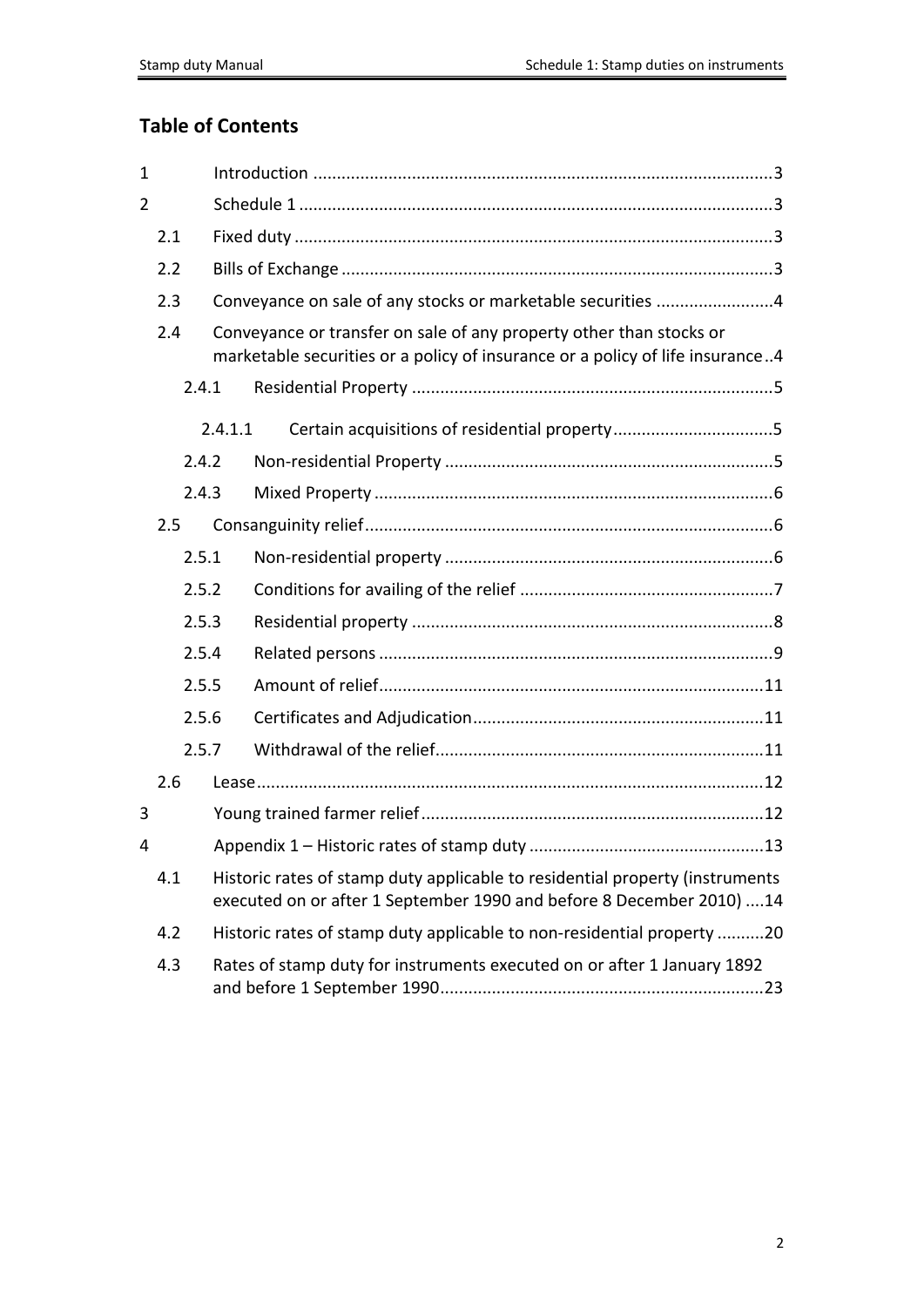# <span id="page-2-0"></span>1 Introduction

This manual provides an overview of the schedules to the SDCA 1999 and provides further details of the charge applied in Schedule 1 to various instruments. In addition, the previous rates of stamp duty that applied are included in [Appendix](#page-11-2) [1](#page-11-2).

# <span id="page-2-1"></span>2 Schedule 1

Schedule 1 lists in alphabetical order the various instruments that are within the charge to stamp duty if executed in the State, or regardless of where they are executed, if they relate to Irish property or matters or things to be done within the State. When determining the liability of an instrument to duty, the nature of the instrument should be considered and not simply what it is called by the parties.

# <span id="page-2-2"></span>2.1 Fixed duty

A fixed duty charge of €12.50 was abolished in respect of instruments executed on or after 2 April 2007 in relation to the following Heads of Charge in Schedule 1 of the SDCA.

- "CONVEYANCE or TRANSFER of any kind not already described in Schedule 1"
- "EXCHANGE" (other than an exchange relating to immovable property which is chargeable to ad valorem duty under Section 37 of the SDCA)
- "RELEASE or RENUNCIATION of any property, or of any right or interest in any property" (other than an instrument which operates as a sale or a gift)
- "SURRENDER of any property, or of any right or interest in any property" (other than an instrument which operates as a sale or a gift)

In addition, the certification requirement under each of these Heads of Charge was also abolished.

As these instruments do not fall into charge under the SDCA, it is **not** necessary for a self-assessed stamp duty return to be filed under the e-stamping system prior to the instruments being lodged with the Property Registration Authority (Land Registry or Registry of Deeds).

# <span id="page-2-3"></span>2.2 Bills of Exchange

The stamp duty payable on Bills of Exchange is €0.50 for Bills drawn on or after 15 October 2008.

In the case of cheques, the rate applies to cheques supplied by financial institutions to customers on or after 15 October 2008.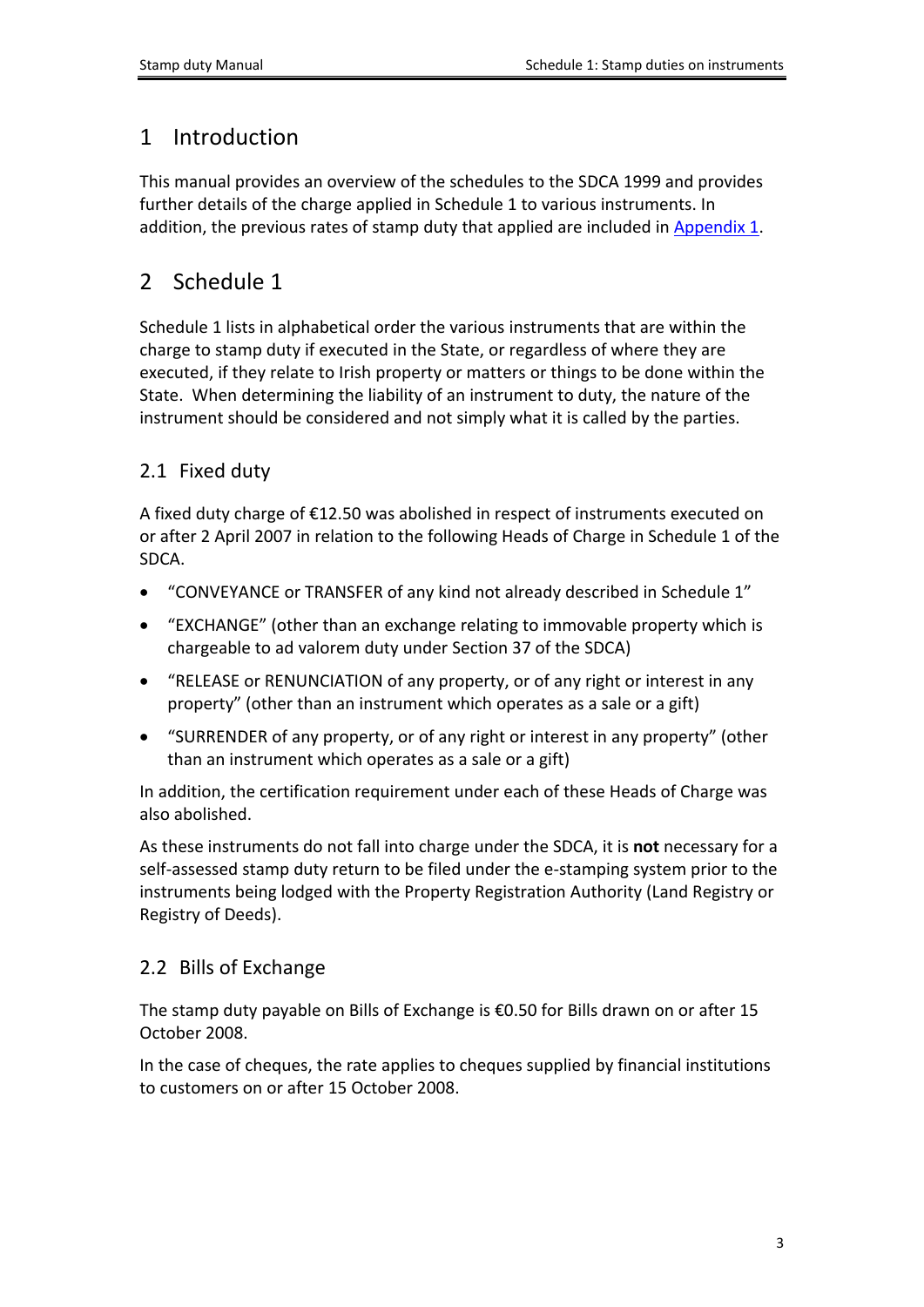# <span id="page-3-0"></span>2.3 Conveyance on sale of any stocks or marketable securities

A sale of shares in an Irish registered company is chargeable to stamp duty under the "CONVEYANCE or TRANSFER on sale of any stocks or marketable securities" head of charge and is liable to duty at the rate of 1% of the consideration.

There is an exemption from the 1% stamp duty on stock transfer forms where the consideration paid is €1,000 or less and the transaction **does not form part** of a larger transaction or of a series of transactions in respect of which the amount or value, or the aggregate amount or value, of the consideration which is attributable to stocks or marketable securities exceeds €1,000.

Where the stock transfer form is exempt, a self-assessed stamp duty return does not need to be filed through the e-stamping system and the form should be forwarded directly to the company registrar (i.e. the person who maintains the share register of the company) and **not** the Registrar of Companies.

A similar treatment applies in relation to an instrument which operates as a gift of stocks or marketable securities with the substitution of the value of the stocks or marketable securities for the amount or value of the consideration for the sale.

Where the consideration for a particular transfer of stocks or marketable securities is €1,000 or less but the transfer **does form part** of a larger transaction or of a series of transactions in respect of which the amount or value, or the aggregate amount or value, of the consideration which is attributable to stocks or marketable securities exceeds €1,000, the instrument will be chargeable to ad valorem stamp duty at 1% and a self-assessed stamp duty return must be filed through the e-stamping system. The same applies to a gift made in similar circumstances with the substitution of the value of the stocks or marketable securities for the amount or value of the consideration for the sale.

The exemption does not apply to electronic transfers of stocks or marketable securities. Accordingly, ad valorem stamp duty at 1% will continue to be chargeable on transfers effected through CREST or Euroclear Bank, regardless of the amount or value of the consideration for the sale concerned.

<span id="page-3-1"></span>2.4 Conveyance or transfer on sale of any property other than stocks or marketable securities or a policy of insurance or a policy of life insurance

#### **Consideration**

Stamp duty is chargeable on the amount of the consideration. The consideration is the actual consideration and not the consideration recited in the instrument if that consideration differs from the actual consideration.

Transfers by way of voluntary disposition are charged on the market value of the property transferred (section 30 SDCA).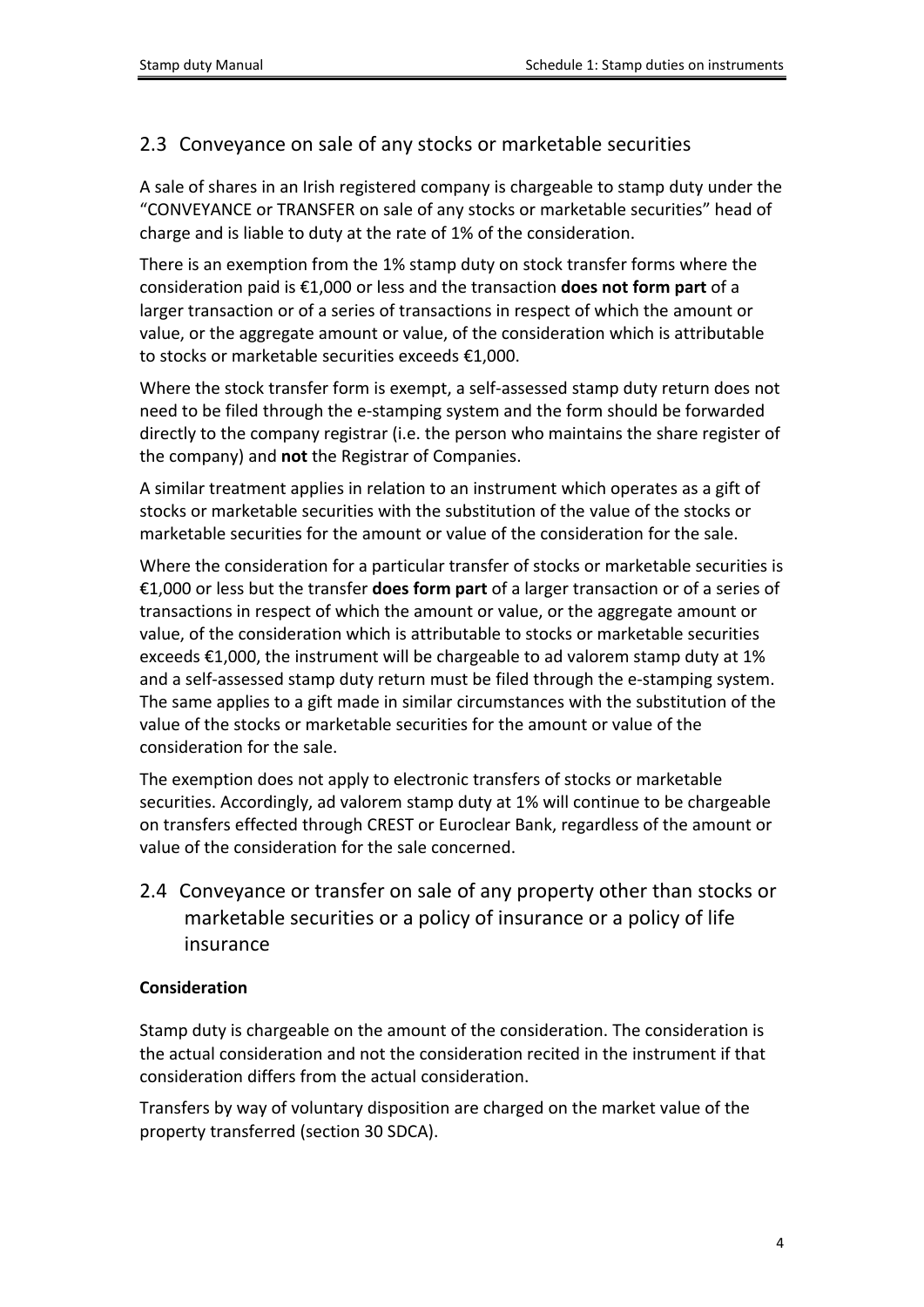### **Rate of duty**

Different rate structures apply in the case of residential property and non-residential property.

### <span id="page-4-0"></span>2.4.1Residential Property

The rate structure for residential property is set out in the table below.

| <b>Aggregate Consideration</b> | <b>Rate of Duty</b> |
|--------------------------------|---------------------|
| First €1,000,000               | 1%                  |
| Excess over $£1,000,000$       | 2%                  |

Aggregation applies in determining the stamp duty liability where a transaction forms part of a larger transaction or of a series of transactions involving residential property. The stamp duty liability is calculated on the basis of the aggregate consideration and the duty is then apportioned between the separate properties which are transferred by separate instruments. The apportionment is pro rata to the consideration for each property.

### **Example**

Two houses are purchased under a single contract for a total consideration of €1,200,000. The consideration is apportioned as to €800,000 for house A and €400,000 for house B. The stamp duty chargeable on the total consideration of €1,200,000 is €14,000 (i.e. €1,000,000 @ 1% and €200,000 @ 2%). The duty of €14,000 is apportioned between both houses as follows:

House A: €14,000 x €800,000/€1,200,000 = €9,333

House B: €14,000 x €400,000/€1,200,000 = €4,667

### <span id="page-4-1"></span>2.4.1.1 Certain acquisitions of residential property

Section 31E SDCA makes provision for a higher 10% rate of duty to be charged on certain acquisitions of residential property. The rate applies where a person acquires 10 or more residential properties (excluding apartments) in any 12-month period. Detailed information on the operation of section 31E is available in Tax and Duty Manual [Stamp](https://www.revenue.ie/en/tax-professionals/tdm/stamp-duty/stamp-duty-manual/part-05-provisions-applicable-to-particular-instruments/section-31e-stamp-duty-on-certain-acquisitions-of-residential-property.pdf) [duty](https://www.revenue.ie/en/tax-professionals/tdm/stamp-duty/stamp-duty-manual/part-05-provisions-applicable-to-particular-instruments/section-31e-stamp-duty-on-certain-acquisitions-of-residential-property.pdf) [on](https://www.revenue.ie/en/tax-professionals/tdm/stamp-duty/stamp-duty-manual/part-05-provisions-applicable-to-particular-instruments/section-31e-stamp-duty-on-certain-acquisitions-of-residential-property.pdf) [certain](https://www.revenue.ie/en/tax-professionals/tdm/stamp-duty/stamp-duty-manual/part-05-provisions-applicable-to-particular-instruments/section-31e-stamp-duty-on-certain-acquisitions-of-residential-property.pdf) [acquisitions](https://www.revenue.ie/en/tax-professionals/tdm/stamp-duty/stamp-duty-manual/part-05-provisions-applicable-to-particular-instruments/section-31e-stamp-duty-on-certain-acquisitions-of-residential-property.pdf) [of](https://www.revenue.ie/en/tax-professionals/tdm/stamp-duty/stamp-duty-manual/part-05-provisions-applicable-to-particular-instruments/section-31e-stamp-duty-on-certain-acquisitions-of-residential-property.pdf) [residential](https://www.revenue.ie/en/tax-professionals/tdm/stamp-duty/stamp-duty-manual/part-05-provisions-applicable-to-particular-instruments/section-31e-stamp-duty-on-certain-acquisitions-of-residential-property.pdf) [property](https://www.revenue.ie/en/tax-professionals/tdm/stamp-duty/stamp-duty-manual/part-05-provisions-applicable-to-particular-instruments/section-31e-stamp-duty-on-certain-acquisitions-of-residential-property.pdf) [\(10%](https://www.revenue.ie/en/tax-professionals/tdm/stamp-duty/stamp-duty-manual/part-05-provisions-applicable-to-particular-instruments/section-31e-stamp-duty-on-certain-acquisitions-of-residential-property.pdf) [rate](https://www.revenue.ie/en/tax-professionals/tdm/stamp-duty/stamp-duty-manual/part-05-provisions-applicable-to-particular-instruments/section-31e-stamp-duty-on-certain-acquisitions-of-residential-property.pdf) [of](https://www.revenue.ie/en/tax-professionals/tdm/stamp-duty/stamp-duty-manual/part-05-provisions-applicable-to-particular-instruments/section-31e-stamp-duty-on-certain-acquisitions-of-residential-property.pdf) [duty\)](https://www.revenue.ie/en/tax-professionals/tdm/stamp-duty/stamp-duty-manual/part-05-provisions-applicable-to-particular-instruments/section-31e-stamp-duty-on-certain-acquisitions-of-residential-property.pdf). Where an acquisition of residential property comes within the scope of section 31E, the higher rate of 10% applies instead of the standard rate.

#### <span id="page-4-2"></span>2.4.2Non-residential Property

In the case of non-residential property, a flat rate of 7.5% (previously 6%) applies to the entire consideration for instruments executed on or after 9 October 2019.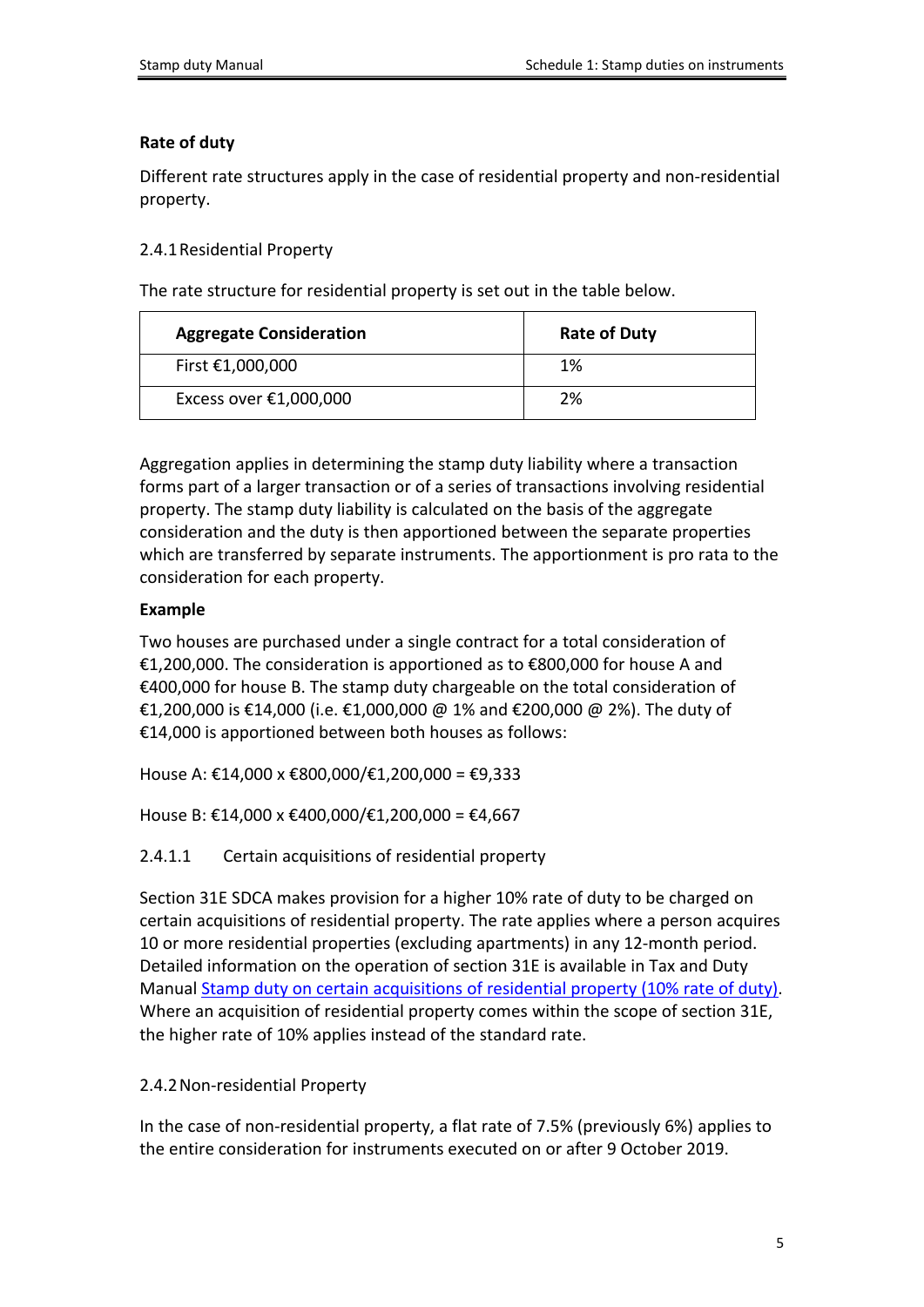## <span id="page-5-0"></span>2.4.3Mixed Property

In a mixed property situation, the residential portion of the property is not aggregated with the non-residential portion for the purposes of determining the appropriate rate of duty. The consideration should be apportioned between the residential and non-residential elements and the appropriate rate of duty is chargeable in respect of each of the residential and non-residential parts of the transaction.

# <span id="page-5-1"></span>2.5 Consanguinity relief

Paragraph (5) of the "CONVEYANCE or TRANSFER on sale of any property other than stocks or marketable securities or a policy of insurance or a policy of life insurance" contains a relief, known as 'consanguinity relief', which applies to certain transfers of property between related persons (see section 2.5.4 below for list of related persons).

For instruments executed before 7 July 2012, the instrument should contain the certificate required by the head of charge to claim consanguinity relief.

## <span id="page-5-2"></span>2.5.1Non-residential property

Consanguinity relief only applies to conveyances or transfers, whether on sale or by gift, of **land** between certain related persons. The relief was restricted to land from 1 January 2015<sup>1</sup> instead of, as previously, applying to non-residential property in general. See section 2.5.3 below in relation to residential property.

In the case of land, consanguinity relief applies to instruments executed in respect of transfers or conveyances:

- on or after 1 January 2015 up to 31 December 2015 by a person **of any age**, subject to the conditions set out below;
- on or after 1 January 2016 up to 24 December 2017<sup>2</sup>, but only by a person under the **age of 67**<sup>3</sup> at the date of the conveyance/transfer, subject to the other conditions set out below. Where a single instrument is used to convey or transfer land from co-owners, all the co-owners must be under the age of 67. However, it may be open to co-owners to transfer their respective shares separately to the transferee. In these circumstances, the instrument transferring the share of the co-owner who is under the age of 67 would qualify for relief, subject to the other conditions set out below; and
- on or after 25 December 2017 (and up to 31 December 2023<sup>4</sup>) by a person of **any age**<sup>5</sup> , subject to the conditions set out below.

<sup>1</sup> Finance Act 2014 (section 77).

<sup>&</sup>lt;sup>2</sup> Day before enactment of Finance Act 2017 which removed age limit - see footnote no. 5.

<sup>&</sup>lt;sup>3</sup> Age limit of 67 introduced by Finance Act 2014 (section 77).

<sup>4</sup> Inserted by Finance Act 2020 (section 53) - was previously 31 December 2020 (*i.e.* before 1 January 2021).

<sup>5</sup> Age limit removed by Finance Act 2017 (section 60) wef 25 December 2017 (date of enactment).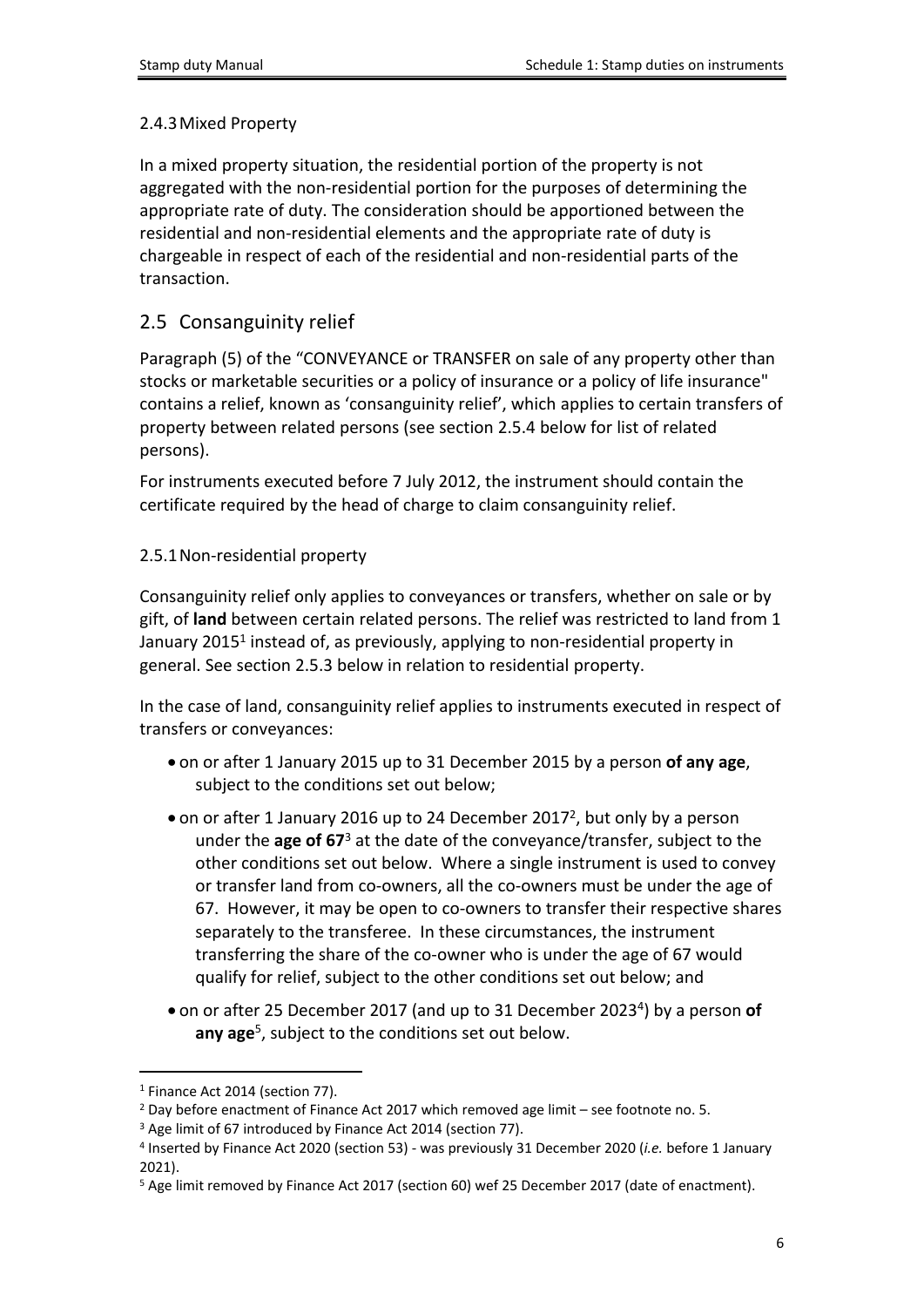<span id="page-6-0"></span>2.5.2Conditions for availing of the relief **<sup>6</sup>**

The individual to whom the land is conveyed or transferred must, from the date of execution of the conveyance or transfer:

- farm the land for a period of not less than 6 years, or
- lease it for a period of not less than 6 years to an individual who will farm the land.

The person who farms the land must:

- be the holder of (or, within a period of 4 years from the date of the conveyance or transfer, become the holder of) a qualification set out in Schedule 2, 2A or 2B to the SCDA**, or**
- spend not less than 50% of the individual's normal working time farming land (including the land conveyed or transferred).

Where the land is leased, the person to whom the land is leased must:

- be the holder of, or within a period of 4 years from the date of the conveyance or transfer become the holder of, a qualification set out in Schedule 2, 2A or 2B to the SCDA, **or**
- spend not less than 50% of the individual's normal working time farming land (including the land conveyed or transferred).

Revenue allows the relief where the land is leased:

- to a partnership or to a company whose main shareholder and working director farms the land on behalf of the company, and
- to a company that is owned equally by an individual and that individual's spouse or civil partner, and at least one of them satisfies the working director and the farming requirements.

Where –

- the person who farms the land (including the partners or working director in the case of a company), or
- the person to whom the land is leased

is not the holder of a qualification set out in Schedule 2, 2A or 2B to the SCDA at the date of the conveyance or transfer but is going to become the holder of such a qualification within a period of 4 years from that date, the relief may be claimed on the stamp duty return. However, if that person does not become the holder of a qualification within a period of 4 years from the date of the conveyance or transfer, the relief no longer applies and interest is due from the date of the conveyance or transfer.

<sup>6</sup> Conditions introduced by Finance Act 2014 (section 77) wef 1 January 2015.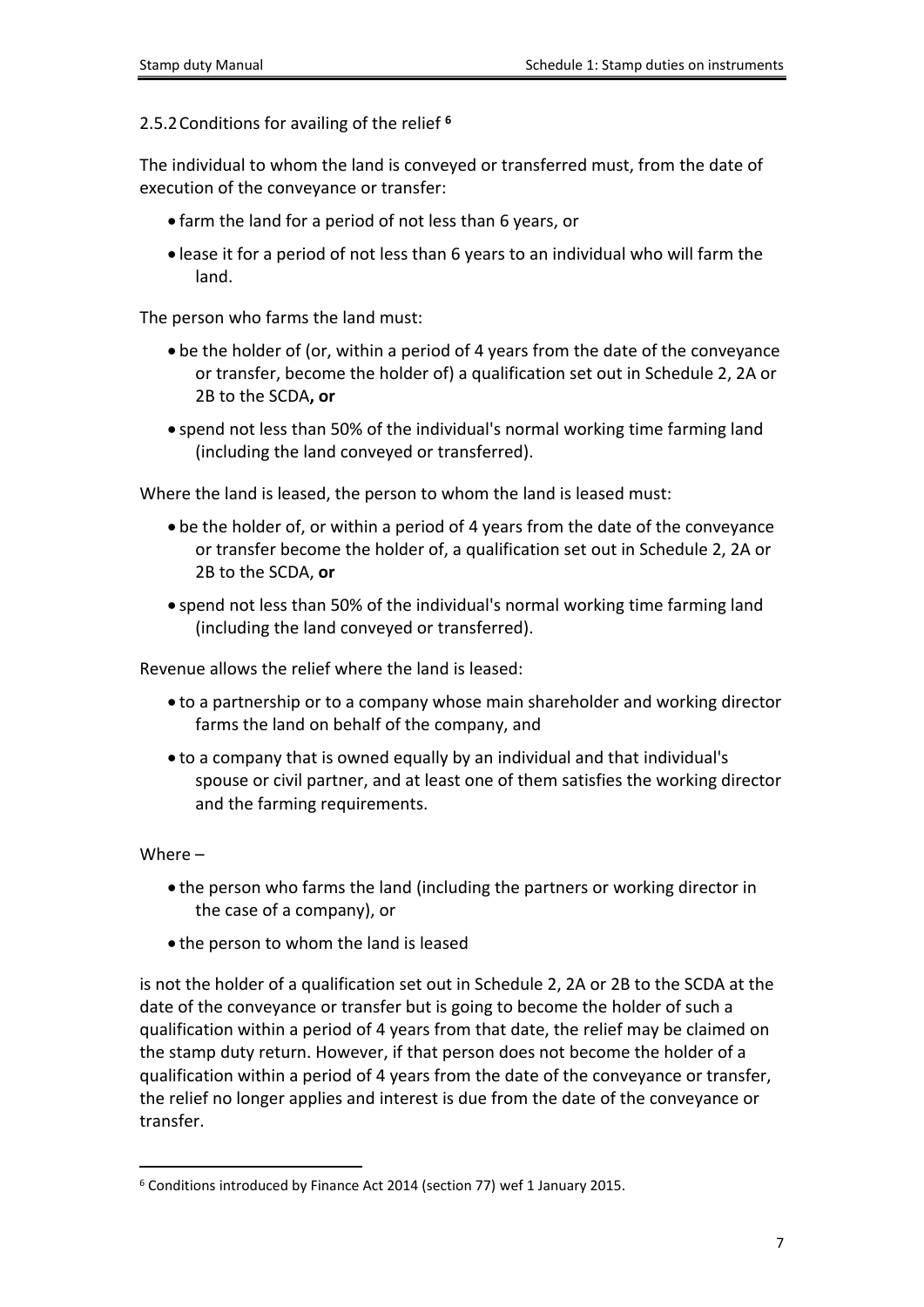Alternatively, the accountable person may pay the stamp duty and, provided the person concerned becomes the holder of a specified qualification within a period of 4 years from the date of the conveyance or transfer, he or she may claim a repayment.

Revenue will not make a repayment unless a valid claim is received within four years from the date on which the conveyance or transfer is stamped.

Note that there may be a very short window to make a valid claim for relief.

### **Example**

Date of conveyance: 1 March 2013

Date the Deed was stamped: 2 March 2013

Date valid claim for a repayment must be with Revenue: 1 March 2017

Date person concerned becomes the holder of the relevant qualification: 28 February 2017

Therefore, if choosing this option, the person concerned must be very careful to ensure that he or she becomes the holder of the qualification within a period of 4 years from the date of the conveyance or transfer and that the accountable person makes a valid claim for a repayment within 4 years from the date the conveyance or transfer was stamped.

The date of the award of the qualification is accepted as the date the person became the holder of the qualification.

The land must be farmed on a commercial basis and with a view to making a profit from that land.

Revenue accepts for the purpose of the relief that 'normal working time', including on-farm and off-farm working time, approximates to 40 hours per week. This enables farmers with off-farm employment to qualify for the relief provided they spend a minimum average of 20 hours per week working on the farm. Where the individual can show that his or her normal working time is somewhat less than 40 hours a week, then the 50% requirement will be applied to the actual hours worked, subject to the overriding requirement that the land is farmed on a commercial basis and with a view to making a profit.

### <span id="page-7-0"></span>2.5.3Residential property

Consanguinity relief **no longer applies** to conveyances or transfers of residential property executed on or after 8 December 2010, whether on sale or by gift, of residential property to related persons.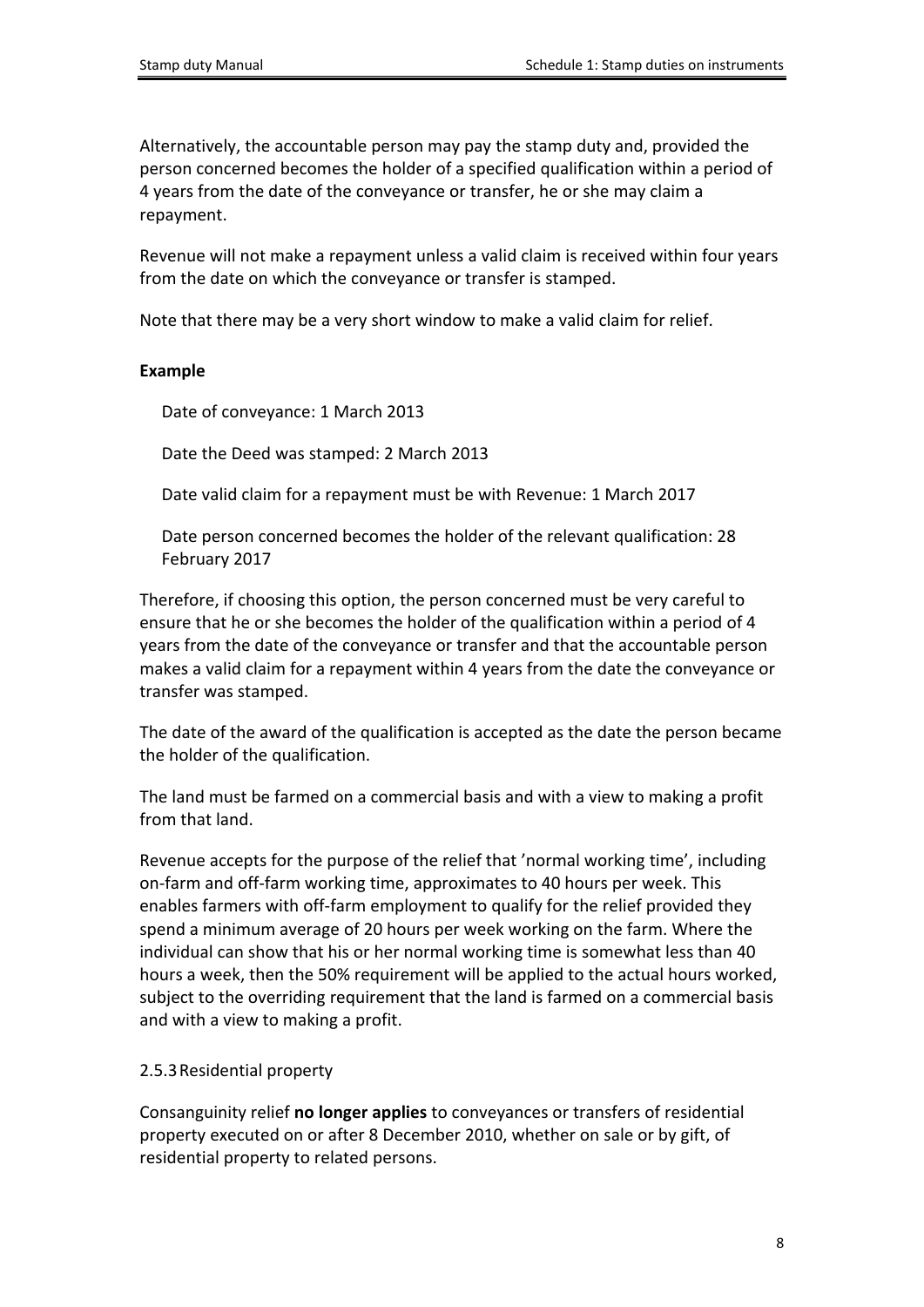#### <span id="page-8-0"></span>2.5.4Related persons

For the purposes of consanguinity relief related persons are:

- lineal descendant (child, grandchild, etc.)
- parent
- grandparent
- step-parent
- husband or wife (see section 96)
- uncle
- aunt
- brother
- sister
- lineal descendent of a parent (step-brother or step-sister)
- lineal descendent of a husband (step-child)
- lineal descendent of a wife (step-child)
- lineal descendent of a brother (nephew or niece)
- lineal descendent of a sister (nephew or niece)

and, in the case of instruments executed on or after 1 January 2011, as respect the person, or each of the persons, listed above:

- his or her civil partner (see section 96 SDCA)
- the civil partner of either of his or her parents
- a lineal descendent of his or her civil partner

Related persons also include:

- in the case of conveyances or transfers of land, an adopted child (see section 27 of the Adoption Act, 1952 and section 45 of the Finance Act, 1972 (as amended by section 214 of the Finance Act, 1992));
- in the case of conveyances or transfers executed on or after 31 March 2006, a lineal descendant includes a child, being a transferee, who, prior to the date of execution of the instrument in respect of which relief from duty is claimed, has resided with, was under the care of, and was maintained at the expense of the transferor throughout a period of 5 years or periods which together comprised at least 5 years prior to that person reaching 18 years of age but only if the claim for relief is not based on the uncorroborated testimony of one witness; and
- in the case of conveyances or transfers of land, a person who was 21 years of age or more on 1 January 1953 and who meets the criteria set out in section 39 of the Finance Act, 1960, for example, a person who from the age of 7 was cared for and maintained by a married couple other than his or her parents at their own expense.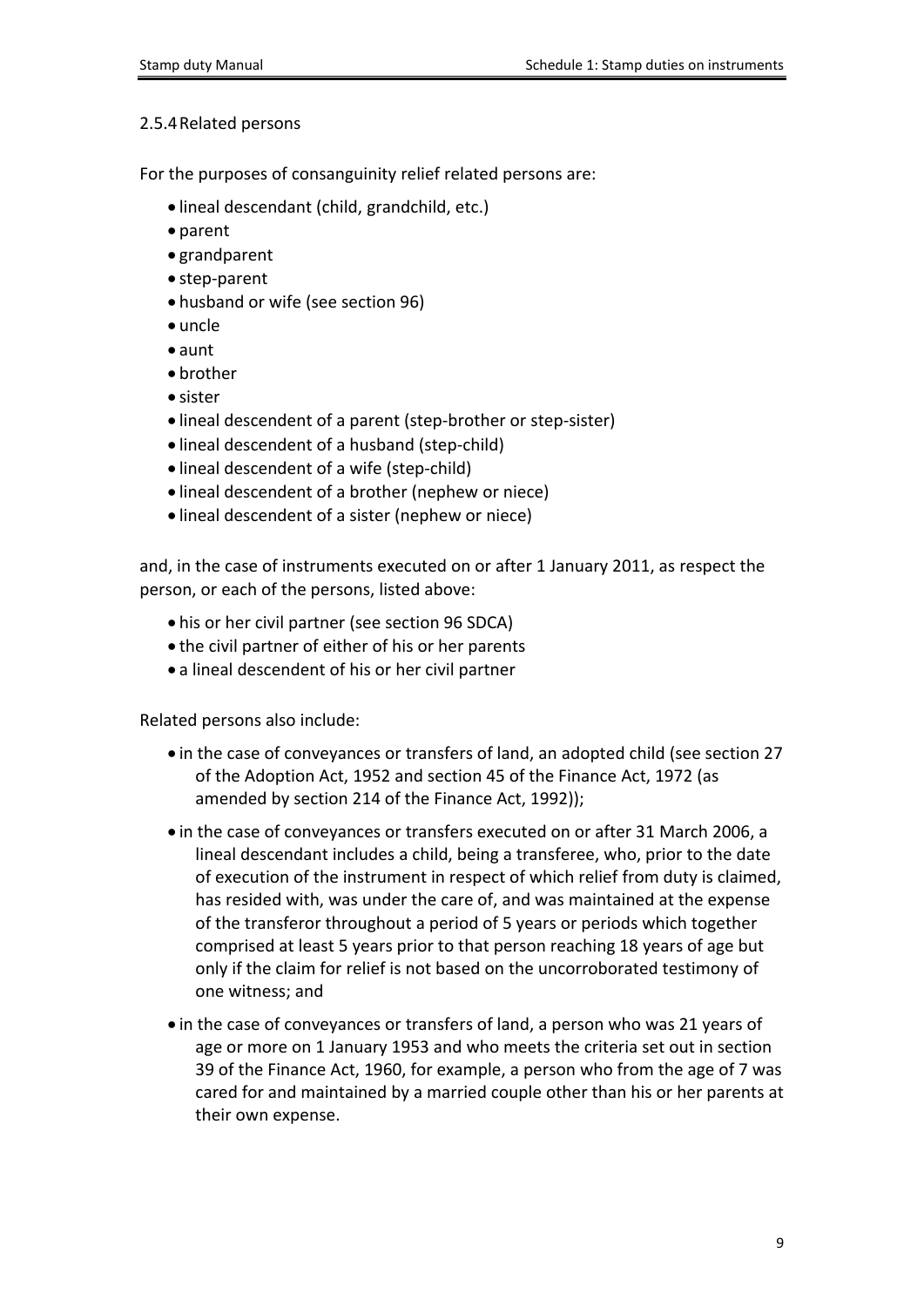Any relationship between persons is to be construed in accordance with section 3 of the Status of Children Act, 1987 (section 8 TCA 1997). This section provides that the relationship between every person and his or her father and mother (or either of them) will, unless the contrary intention appears, be determined irrespective of whether his or her father or mother are or have been married to each other, and all other relationships are to be determined accordingly. This section also protects the position of an adopted person by deeming him or her to be, from the date of the adoption, the child of the adopter(s) and not the child of any other person(s).

If the conveyance or transfer includes a person who is not a related person, then the relief does not apply, even to the party who is related.

#### **Example**

A executes a transfer to her son and her son's spouse as joint tenants.

Consanguinity relief is not available, even in respect of the half-interest passing to the son, because the daughter-in-law is not related to the transferor A.

Consanguinity relief may be claimed where property is being placed into a trust by parents for their child on the basis that the child becoming entitled to the entire beneficial interest in the property (or, where more than one person becomes entitled to the beneficial interest in the property, each of them) is related to the person or each of the persons immediately theretofore entitled to the entire beneficial interest in the property, (parents) to the required degree (lineal descendent).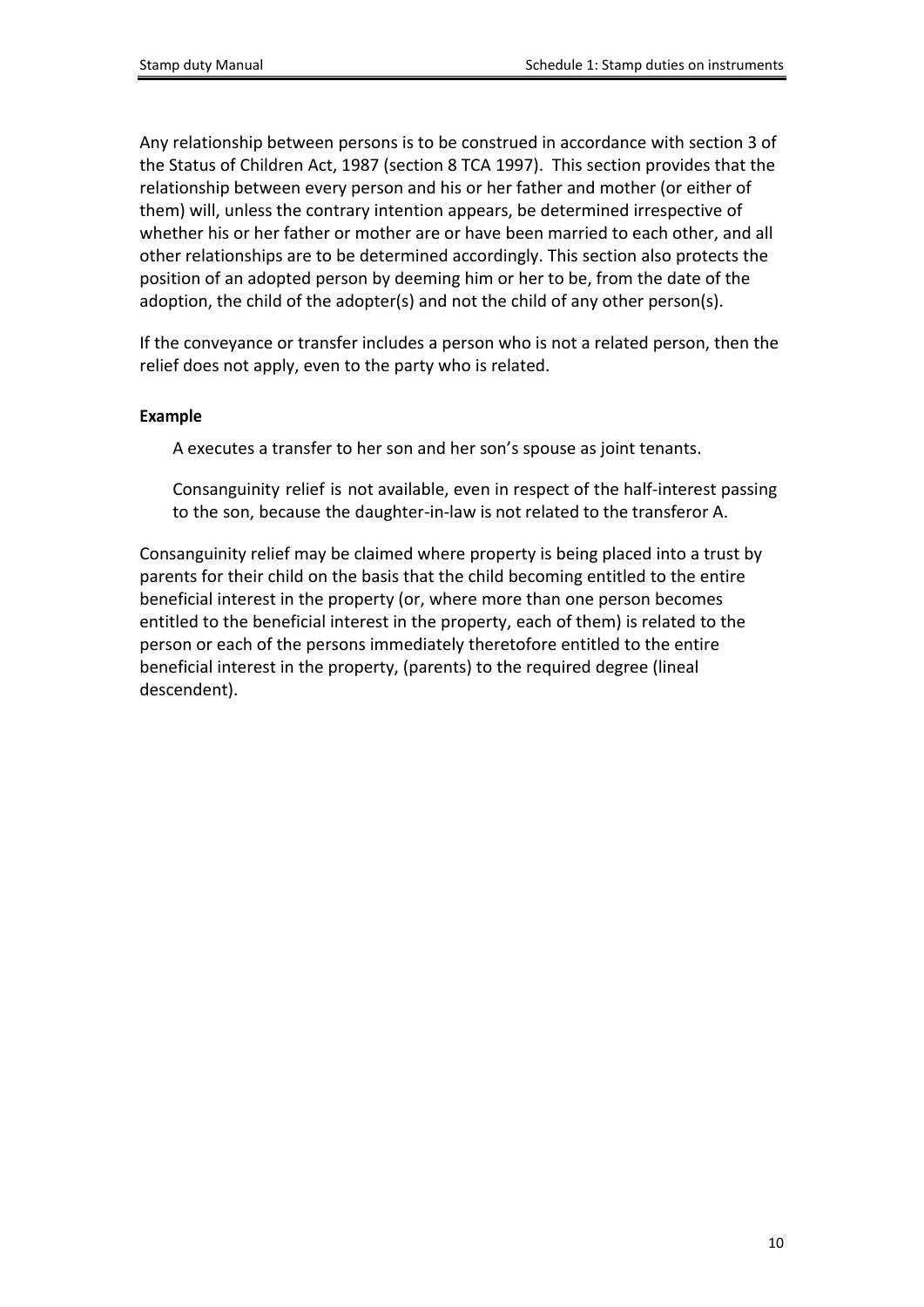<span id="page-10-0"></span>Consanguinity relief does not apply to sub-sales - see section 46(5) SDCA.

### 2.5.5Amount of relief

Before 11 October 2017, the relief operated by the application of a rate of stamp duty that was half the rate of the ad valorem stamp duty that would otherwise apply to the conveyance or transfer. A fixed 1% rate of duty applies in respect of instruments executed on or after 11 October 2017.

Transitional arrangements applied when the rate of charge was changed to facilitate people who had entered into a binding contract for the conveyance or transfer of the land before 11 October 2017. The old rate continued to apply in respect of instruments executed on or after 11 October 2017 where a statement about a binding contract being entered into before this date was included with the instrument.

### <span id="page-10-1"></span>2.5.6Certificates and Adjudication

The requirements for the instrument to contain the relevant certificate and to be adjudicated were abolished for instruments executed on or after 7 July 2012.

<span id="page-10-2"></span>2.5.7Withdrawal of the relief

Where any of the conditions are not complied with at the time of, or subsequent to, the conveyance or transfer the relief does not apply (see paragraph (5A) of this head of charge).

When the relief does not apply it is the responsibility of the accountable person to advise Revenue and to pay the stamp duty (and any interest that has accrued) that would have been payable had the relief not been granted in the first place. The accountable person should pay the duty and interest by amending the return already filed. Interest applies from the date on which compliance with any of the conditions ceased (see paragraph (5A) of the head of charge).

Revenue will take account of the circumstances surrounding the failure to comply in deciding whether the relief should be clawed back or not. However, as a matter of course, it would be expected in the case of a lease that the terms of the lease would include the necessary conditions to ensure that the person entitled to the relief would not be disqualified. A transferee who wishes to make the case for an exceptional situation should write to Revenue outlining the exceptional circumstances. Exceptional situations will be considered on their merits; for example, where a farmer becomes incapacitated to the point where he or she is unable to continue farming.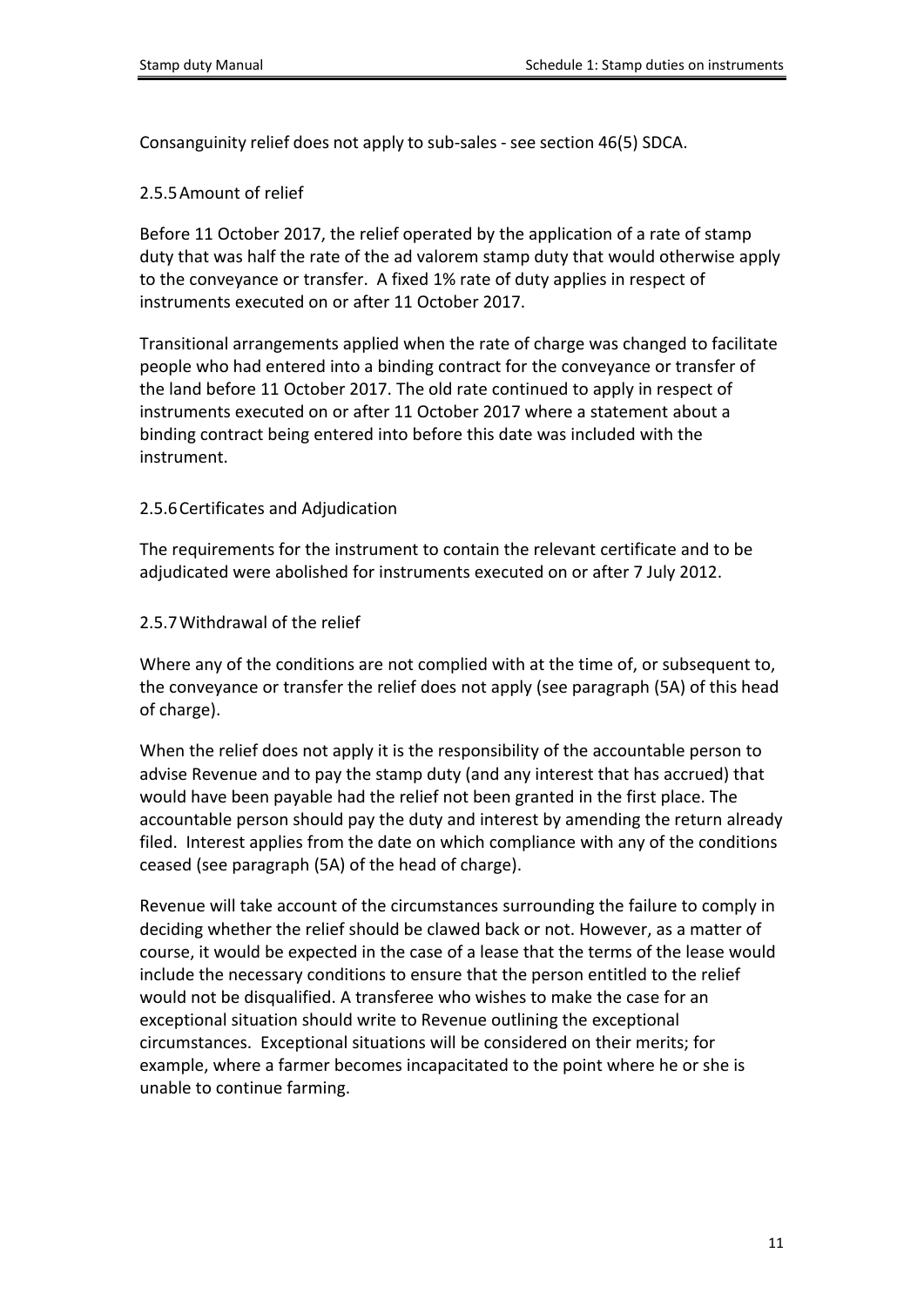# <span id="page-11-0"></span>2.6 Lease

Stamp duty is chargeable on both the rent and the premium (or fine) payable under the terms of a lease, provided that the rent payable exceeds €40,000 per annum. The duty on the rent is chargeable at the rates set out in the table below.

| <b>Term of the Lease</b>                          | Rate of duty on annual rent |
|---------------------------------------------------|-----------------------------|
| Not exceeding 35 years                            | 1%                          |
| Exceeding 35 years but not<br>exceeding 100 years | 6%                          |
| Exceeding 100 years                               | 12%                         |

The duty on the premium (or fine) is chargeable at the same rates for residential property and non-residential property as apply under the heading "CONVEYANCE or TRANSFER on sale of any property other than stocks or marketable securities or a policy of insurance or a policy of life insurance" (see [section](#page-3-1) [2.4](#page-3-1) above).

# <span id="page-11-1"></span>3 Young trained farmer relief

<span id="page-11-2"></span>The qualifications required for 'young trained farmer relief' are set out in Schedules 2, 2A and 2B. These Schedules relate to sections 81, 81A and 81AA, respectively, of the SDCA. In relation to section 81AA, see Tax and Duty Manual [Transfers](https://www.revenue.ie/en/tax-professionals/tdm/stamp-duty/stamp-duty-manual/part-07-exemptions-and-reliefs-from-stamp-duty/section-81aa-transfers-of-land-to-young-trained-farmers.pdf) [of](https://www.revenue.ie/en/tax-professionals/tdm/stamp-duty/stamp-duty-manual/part-07-exemptions-and-reliefs-from-stamp-duty/section-81aa-transfers-of-land-to-young-trained-farmers.pdf) [Land](https://www.revenue.ie/en/tax-professionals/tdm/stamp-duty/stamp-duty-manual/part-07-exemptions-and-reliefs-from-stamp-duty/section-81aa-transfers-of-land-to-young-trained-farmers.pdf) [to](https://www.revenue.ie/en/tax-professionals/tdm/stamp-duty/stamp-duty-manual/part-07-exemptions-and-reliefs-from-stamp-duty/section-81aa-transfers-of-land-to-young-trained-farmers.pdf) [Young](https://www.revenue.ie/en/tax-professionals/tdm/stamp-duty/stamp-duty-manual/part-07-exemptions-and-reliefs-from-stamp-duty/section-81aa-transfers-of-land-to-young-trained-farmers.pdf) [Trained](https://www.revenue.ie/en/tax-professionals/tdm/stamp-duty/stamp-duty-manual/part-07-exemptions-and-reliefs-from-stamp-duty/section-81aa-transfers-of-land-to-young-trained-farmers.pdf) [Farmers.](https://www.revenue.ie/en/tax-professionals/tdm/stamp-duty/stamp-duty-manual/part-07-exemptions-and-reliefs-from-stamp-duty/section-81aa-transfers-of-land-to-young-trained-farmers.pdf)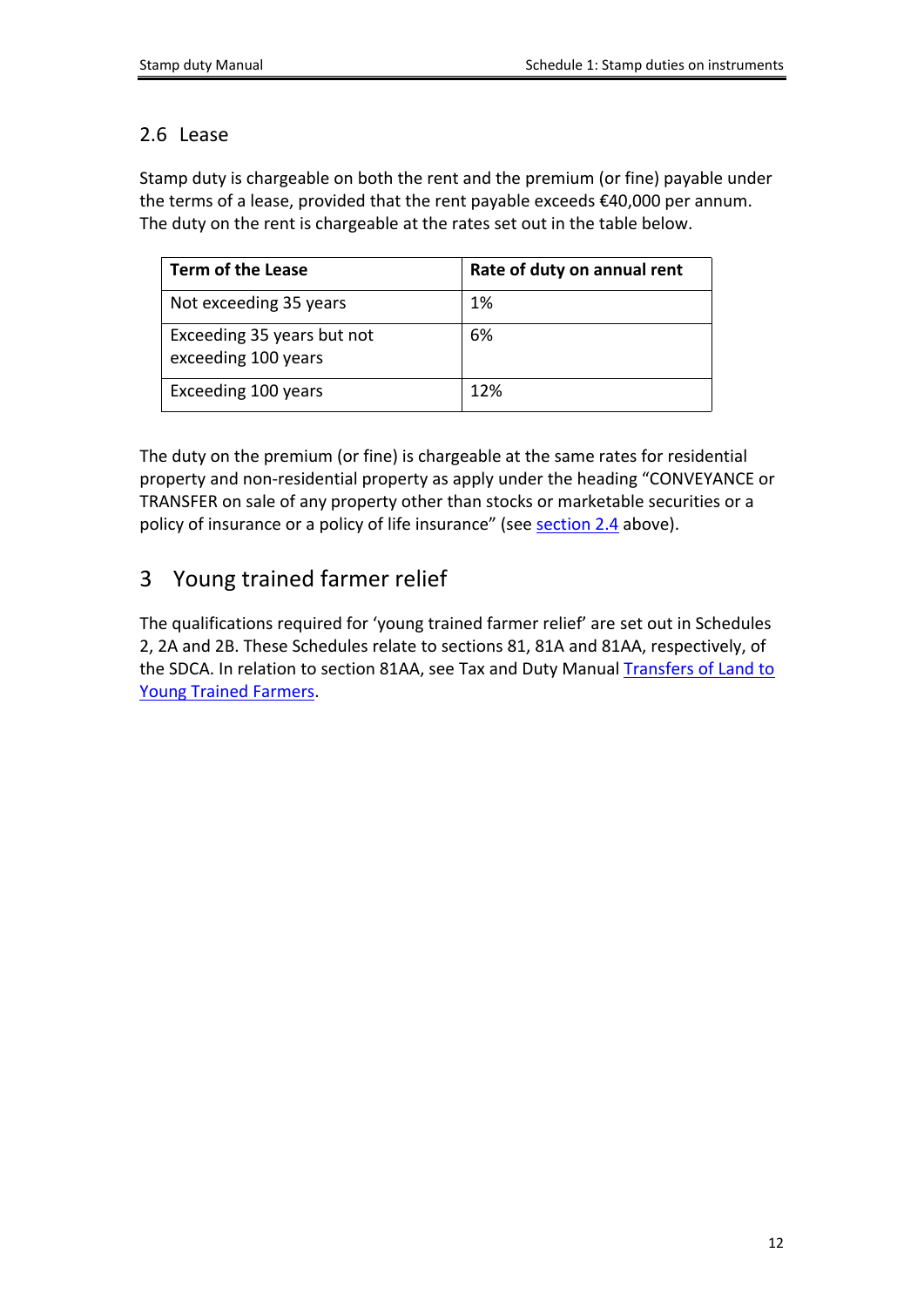# <span id="page-12-0"></span>4 Appendix 1 – Historic rates of stamp duty

# **Former Rates of Stamp Duty applicable to Conveyances or Transfers of Land, Tenements and Hereditaments**

The information in this Appendix does not take into account exemptions and reliefs from stamp duty, including consanguinity relief, that may have applied at the time the instrument was executed.

The Appendix is in three Parts:

- Part 1: Former rates of stamp duty applicable to residential property for instruments executed on or after 1 September 1990 and before 8 December 2010;
- Part 2: Former rates of stamp duty applicable to non-residential property for instruments executed on or after 1 September 1990 and before 7 December 2011;
- Part 3: Former rates of stamp duty applicable to residential and non-residential property for instruments executed on or after 1 January 1892 and before 1 September 1990.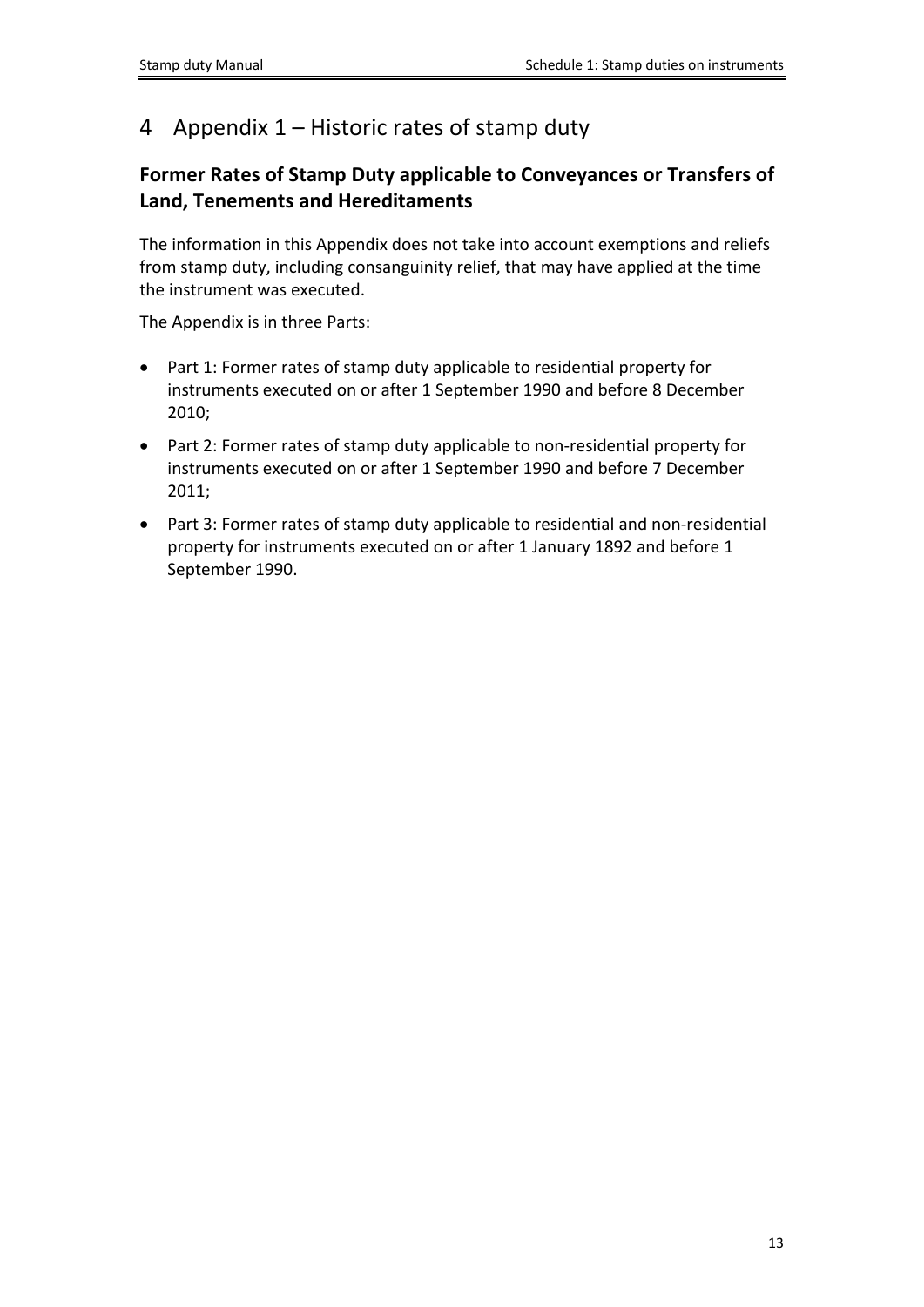<span id="page-13-0"></span>4.1 Historic rates of stamp duty applicable to residential property (instruments executed on or after 1 September 1990 and before 8 December 2010)

**Conveyance or transfer on sale of any property other than stocks or marketable securities or a policy of insurance or a policy of life insurance**

**Instruments executed on or after 5 November 2007 and before 8 December 2010 [Source: Finance Act 2008] Amount or value of aggregate consideration exceeds €127,000 Rate of duty** First €125,000  $\vert$  0%

| First €125,000         | $10\%$ |
|------------------------|--------|
| Next €875,000          | '7%    |
| Excess over €1,000,000 | 9%     |

**Conveyance or transfer on sale of any property other than stocks or marketable securities or a policy of insurance or a policy of life insurance**

**Instruments executed on or after 31 March 2007 and before 5 November 2007 [Source: Finance (No. 2) Act 2007]**

| <b>Aggregate Consideration</b>                | Rate<br>of duty | <b>Rate if</b><br>First Time Buyer* |
|-----------------------------------------------|-----------------|-------------------------------------|
| Not exceeding $£127,000$                      | Exempt          | Exempt                              |
| Exceeding €127,000 but not exceeding €190,500 | 3%              | Exempt                              |
| Exceeding €190,500 but not exceeding €254,000 | 4%              | Exempt                              |
| Exceeding €254,000 but not exceeding €317,500 | 5%              | Exempt                              |
| Exceeding €317,500 but not exceeding €381,000 | 6%              | Exempt                              |
| Exceeding €381,000 but not exceeding €635,000 | 7.5%            | Exempt                              |
| Exceeding $£635,000$                          | 9%              | Exempt                              |

\*Source: section 92B of the SDCA. The Finance (No. 2) Act 2007 provided that the relief be granted by way of an exemption, rather than a reduced rate of duty. The exemption was abolished by the Finance Act 2011 for instruments executed on or after 8 December 2010.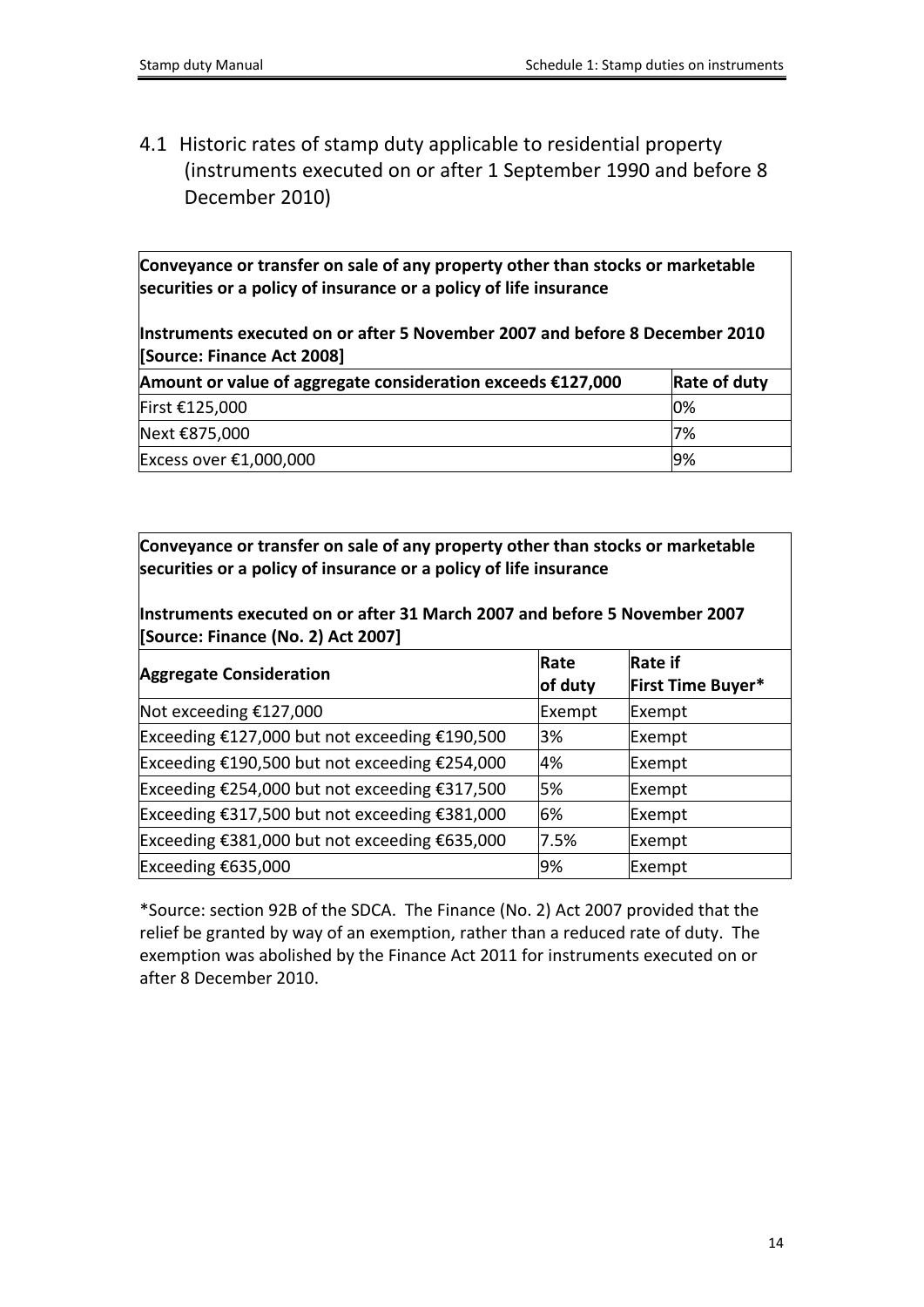**Conveyance or transfer on sale of any property other than stocks or marketable securities or a policy of insurance or a policy of life insurance Instruments executed on or after 2 December 2004 and before 31 March 2007 [Source: Finance Act 2005]**

| Amount or value of aggregate consideration Rate of duty    |        | Rate if<br><b>First Time Buyer*</b> |
|------------------------------------------------------------|--------|-------------------------------------|
| Not exceeding $£127,000$                                   | Exempt | lNil                                |
| Exceeding $£127,000$ but not exceeding<br>€190,500         | 3%     | Nil                                 |
| Exceeding $£190,500$ but not exceeding<br>€254,000         | 4%     | Nil                                 |
| Exceeding €254,000 but not exceeding<br>€317,500           | 5%     | Nil                                 |
| Exceeding €317,500 but not exceeding<br>€381,000           | 6%     | 3%                                  |
| Exceeding $\epsilon$ 381,000 but not exceeding<br>€635,000 | 7.5%   | 6%                                  |
| Exceeding $£635,000$                                       | 9%     | 9%                                  |

\*Source: section 92B of the SDCA.

**Conveyance or transfer on sale of any property other than stocks or marketable securities or a policy of insurance or a policy of life insurance**

**Instruments executed on or after 1 January 2002 and before 2 December 2004 [Source: Finance Acts 2001 and 2002]**

| Amount or value of aggregate consideration Rate of duty |        | Rate if<br><b>First Time Buyer*</b> |
|---------------------------------------------------------|--------|-------------------------------------|
| Not exceeding $£127,000$                                | Exempt | lNil                                |
| Exceeding $£127,000$ but not exceeding<br>€190,500      | 3%     | Nil                                 |
| Exceeding €190,500 but not exceeding<br>€254,000        | 4%     | 3%                                  |
| Exceeding €254,000 but not exceeding<br>€317,500        | 5%     | 3.75%                               |
| Exceeding €317,500 but not exceeding<br>€381,000        | 6%     | 4.5%                                |
| Exceeding €381,000 but not exceeding<br>€635,000        | 7.5%   | 7.5%                                |
| Exceeding $£635,000$                                    | 9%     | 9%                                  |

\*Source: section 92B of the SDCA.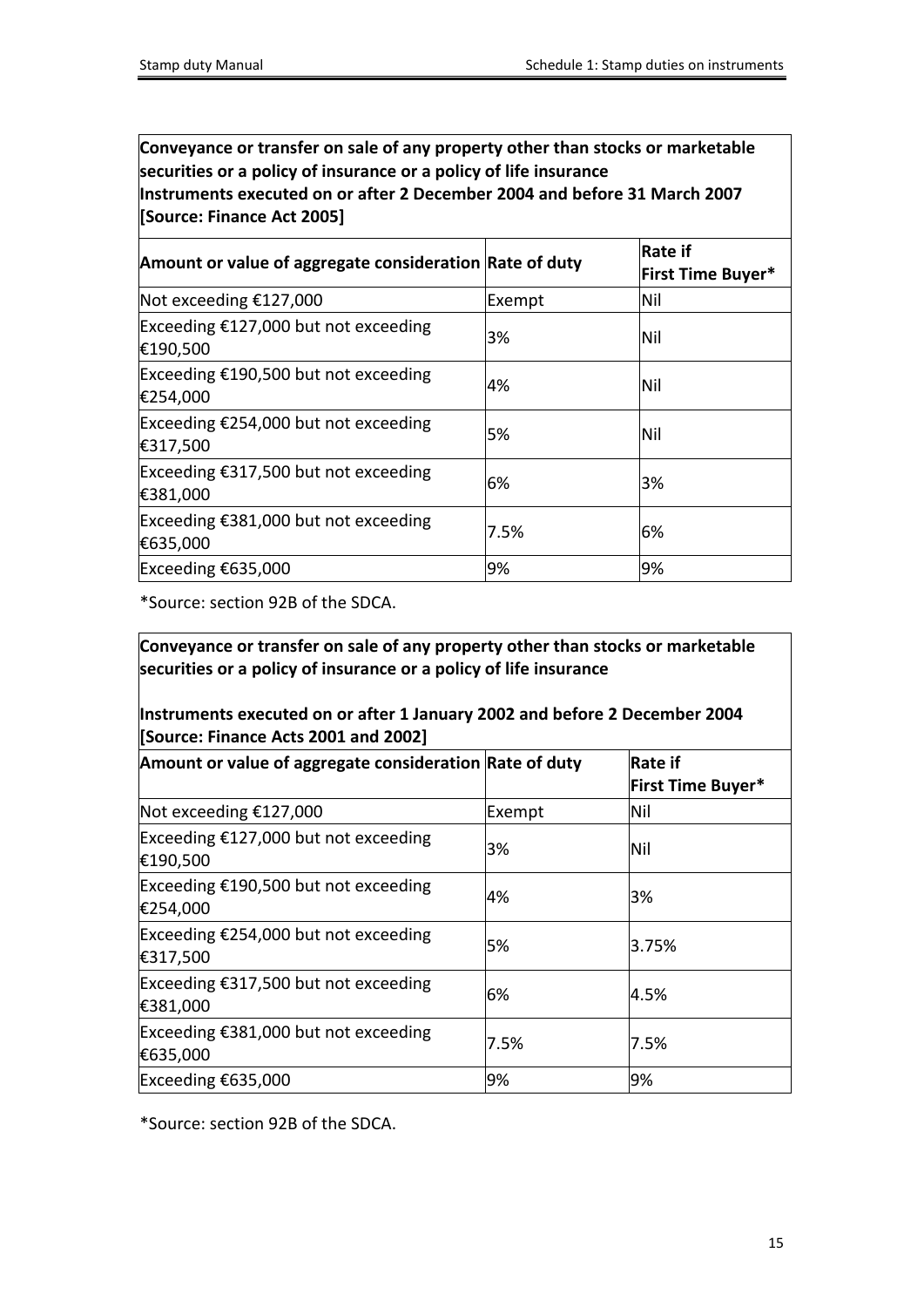# **Instruments executed on or after 6 December 2001 and before 1 January 2002 [Source: Finance Act 2002]**

| Amount or value of aggregate consideration Rate of duty |        | Rate if<br>First time buyer* |
|---------------------------------------------------------|--------|------------------------------|
| Not exceeding £100,000                                  | Exempt | Nil                          |
| Exceeding £100,000 but not exceeding<br>£150,000        | 3%     | Nil                          |
| Exceeding £150,000 but not exceeding<br>£200,000        | 4%     | 3%                           |
| Exceeding £200,000 but not exceeding<br>£250,000        | 5%     | 3.75%                        |
| Exceeding £250,000 but not exceeding<br>£300,000        | 6%     | 4.5%                         |
| Exceeding £300,000 but not exceeding<br>£500,000        | 7.5%   | 7.5%                         |
| Exceeding £500,000                                      | 9%     | 9%                           |

\*Source: section 92B of the SDCA.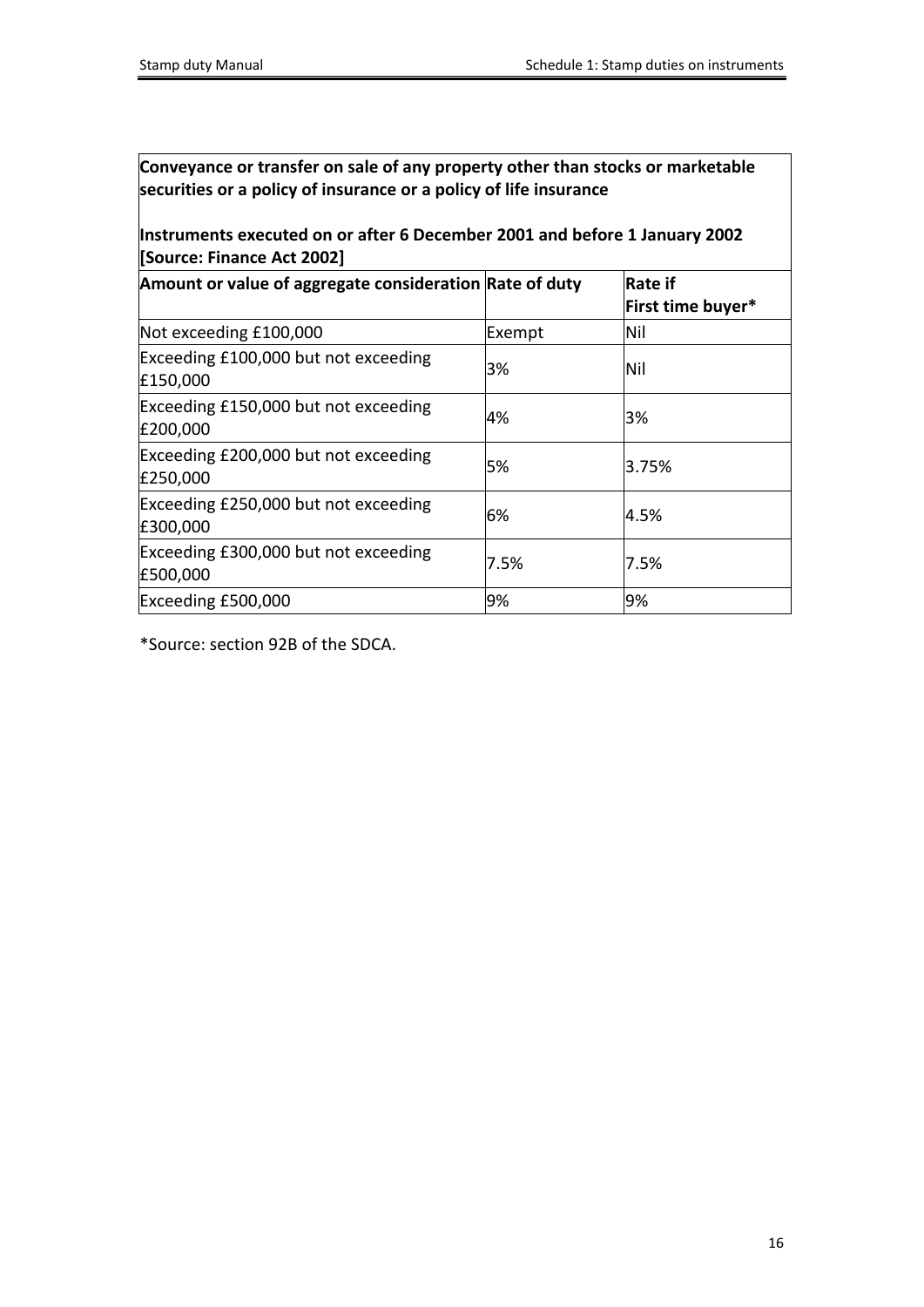**Instruments executed on or after 27 February 2001 and before 6 December 2001 [Source: Finance Act 2001]**

| Amount or value of<br>aggregate consideration    | Rate of<br>duty | <b>Rate if First</b><br>Time Buyer (a) | <b>Rate if other</b><br>owner occupier<br>(b) | Rate if<br>investor (c) |
|--------------------------------------------------|-----------------|----------------------------------------|-----------------------------------------------|-------------------------|
| Not exceeding £100,000                           | 9%              | Nil                                    | Nil                                           | 3%                      |
| Exceeding £100,000 but not<br>exceeding £150,000 | 9%              | Nil                                    | 3%                                            | 3%                      |
| Exceeding £150,000 but not<br>exceeding £200,000 | 9%              | 3%                                     | 4%                                            | 4%                      |
| Exceeding £200,000 but not<br>exceeding £250,000 | 9%              | 3.75%                                  | 5%                                            | 5%                      |
| Exceeding £250,000 but not<br>exceeding £300,000 | 9%              | 4.5%                                   | 6%                                            | 6%                      |
| Exceeding £300,000 but not<br>exceeding £500,000 | 9%              | 7.5%                                   | 7.5%                                          | 7.5%                    |
| Exceeding £500,000                               | 9%              | 9%                                     | 9%                                            | 9%                      |

- (a) Source: section 92B of the SDCA.
- (b) Source: section 92A of the SDCA.
- (c) Source: section 92C of the SDCA as inserted by the Finance Act 2001. The residential property must be new. Section 92C was repealed by the Finance Act 2002 in relation to instruments executed on or after 6 December 2001.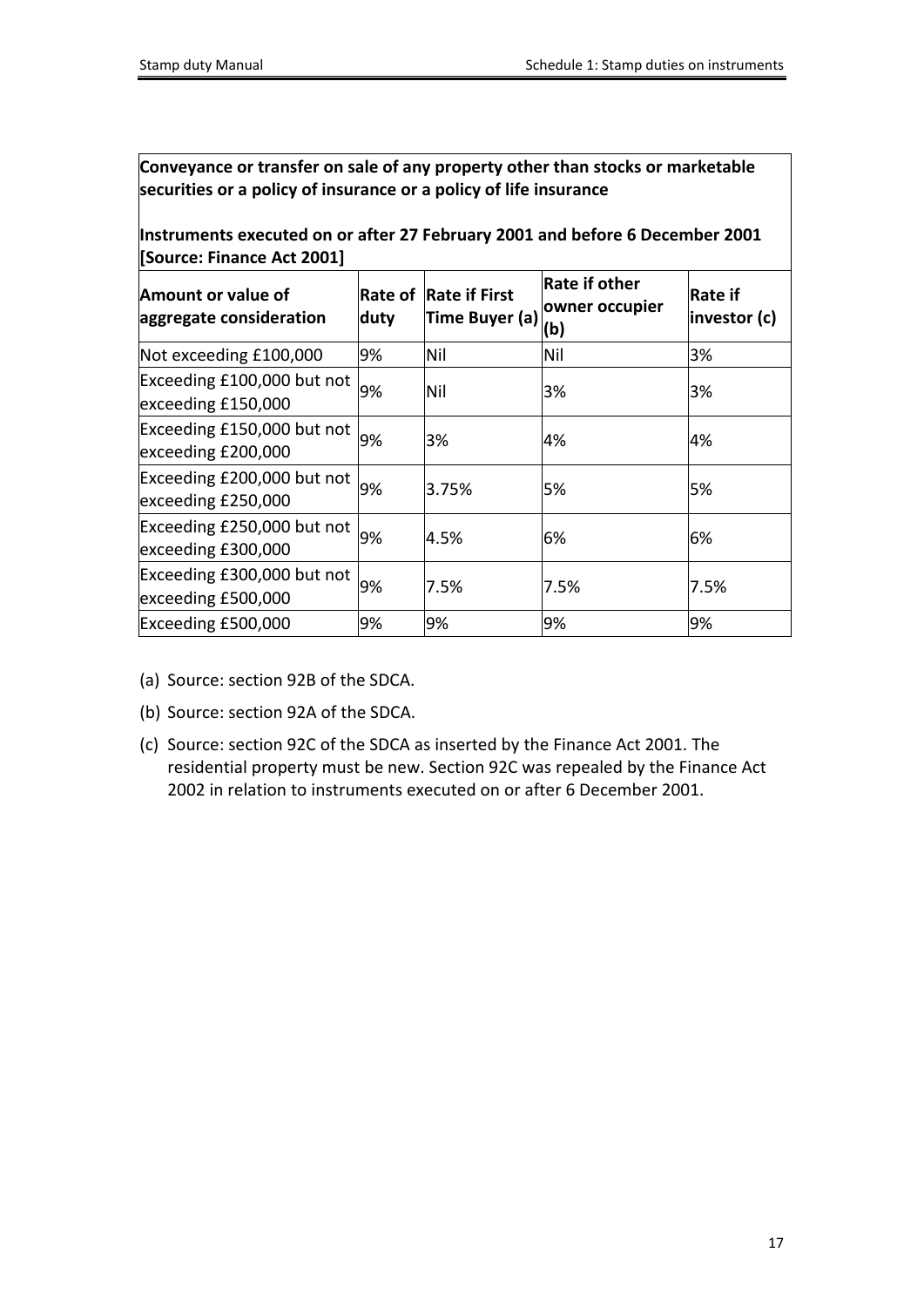### **Instruments executed on or after 15 June 2000 and before 27 February 2001 [Source: Finance (No. 2) Act 2000]**

| Amount or value of<br>aggregate consideration    | Rate of<br>duty | <b>Rate if First Time Buyer</b><br>Owner occupier (a) | <b>Rate if other owner</b><br>occupier (b) |
|--------------------------------------------------|-----------------|-------------------------------------------------------|--------------------------------------------|
| Not exceeding £100,000                           | 9%              | Nil                                                   | Nil                                        |
| Exceeding £100,000 but not<br>exceeding £150,000 | 9%              | Nil                                                   | 3%                                         |
| Exceeding £150,000 but not<br>exceeding £200,000 | 9%              | 3%                                                    | 4%                                         |
| Exceeding £200,000 but not<br>exceeding £250,000 | 9%              | 3.75%                                                 | 5%                                         |
| Exceeding £250,000 but not<br>exceeding £300,000 | 9%              | 4.5%                                                  | 6%                                         |
| Exceeding £300,000 but not<br>exceeding £500,000 | 9%              | 7.5%                                                  | 7.5%                                       |
| Exceeding £500,000                               | 9%              | 9%                                                    | 9%                                         |

(a) Source: section 92B of the SDCA as inserted by the Finance (No. 2) Act 2000.

(b) Source: section 92A of the SDCA as inserted by the Finance (No. 2) Act 2000.

**Conveyance or transfer on sale of any property other than stocks or marketable securities or a policy of insurance or a policy of life insurance**

### **Instruments executed on or after 23 April 1998 and before 15 June 2000 [Source: Finance (No. 2) Act, 1998]**

| Amount or value of aggregate consideration    | <b>Rate of duty</b>                       |
|-----------------------------------------------|-------------------------------------------|
| Not exceeding £60,000                         | Exempt                                    |
| Exceeding £60,000 but not exceeding £100,000  | $\textsf{E}3.00$ per £100 or part thereof |
| Exceeding £100,000 but not exceeding £170,000 | $E4.00$ per £100 or part thereof          |
| Exceeding £170,000 but not exceeding £250,000 | $E$ 5.00 per £100 or part thereof         |
| Exceeding £250,000 but not exceeding £500,000 | $E7.00$ per £100 or part thereof          |
| Exceeding £500,000                            | E9.00 per £100 or part thereof            |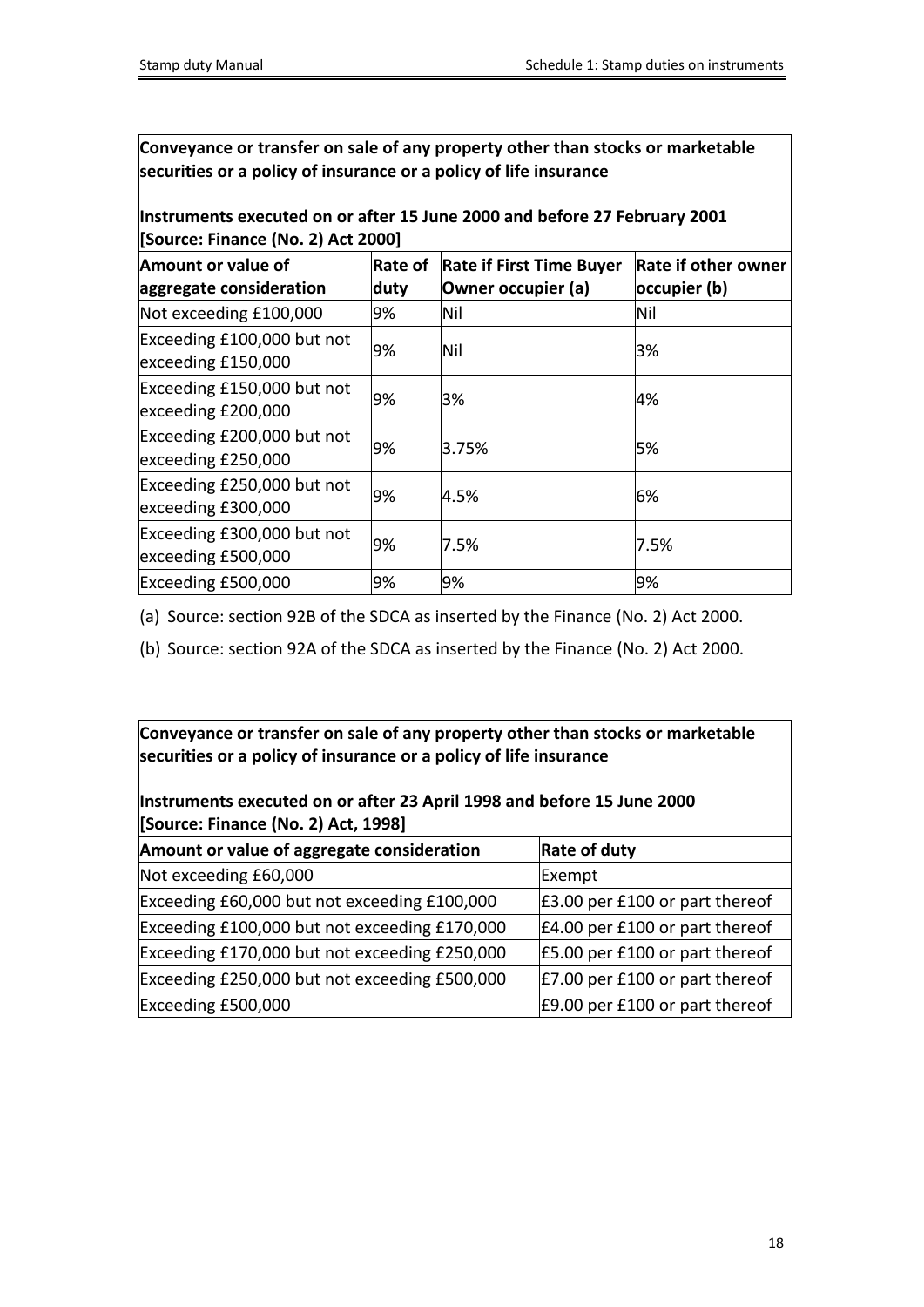# **Instruments executed on or after 23 January 1997 and before 23 April 1998 [Source: Finance Act, 1997]**

| Amount or value of aggregate consideration    | <b>Rate of duty</b>                       |
|-----------------------------------------------|-------------------------------------------|
| Not exceeding £5,000                          | Exempt                                    |
| Exceeding £5,000 but not exceeding £10,000    | $\pm 1.00$ per £100 or part thereof       |
| Exceeding £10,000 but not exceeding £15,000   | $E$ 2.00 per £100 or part thereof         |
| Exceeding £15,000 but not exceeding £25,000   | $\textsf{E}3.00$ per £100 or part thereof |
| Exceeding £25,000 but not exceeding £50,000   | $E4.00$ per £100 or part thereof          |
| Exceeding £50,000 but not exceeding £60,000   | £5.00 per £100 or part thereof            |
| Exceeding £60,000 but not exceeding £150,000  | $E6.00$ per £100 or part thereof          |
| Exceeding £150,000 but not exceeding £160,000 | $E$ 7.00 per £100 or part thereof         |
| Exceeding £160,000 but not exceeding £170,000 | £8.00 per £100 or part thereof            |
| Exceeding £170,000                            | £9.00 per £100 or part thereof            |

**Conveyance or transfer on sale of any property other than stocks or marketable securities (for instruments executed before 28 May 1992)**

**Conveyance or transfer on sale of any property other than stocks or marketable securities or a policy of insurance or a policy of life insurance (for instruments executed on or after 28 May 1992) [source: Finance Act, 1992]**

**Instruments executed on or after 1 September 1990 and before 23 January 1997 [Source: Finance Act, 1990]**

| Amount or value of aggregate consideration  | <b>Rate of duty</b>                       |
|---------------------------------------------|-------------------------------------------|
| Not exceeding £5,000                        | Exempt                                    |
| Exceeding £5,000 but not exceeding £10,000  | $\pm 1.00$ per £100 or part thereof       |
| Exceeding £10,000 but not exceeding £15,000 | $E$ 2.00 per £100 or part thereof         |
| Exceeding £15,000 but not exceeding £25,000 | $\textsf{E}3.00$ per £100 or part thereof |
| Exceeding £25,000 but not exceeding £50,000 | $E4.00$ per £100 or part thereof          |
| Exceeding £50,000 but not exceeding £60,000 | $E$ 5.00 per £100 or part thereof         |
| Exceeding £60,000                           | $E6.00$ per £100 or part thereof          |
|                                             |                                           |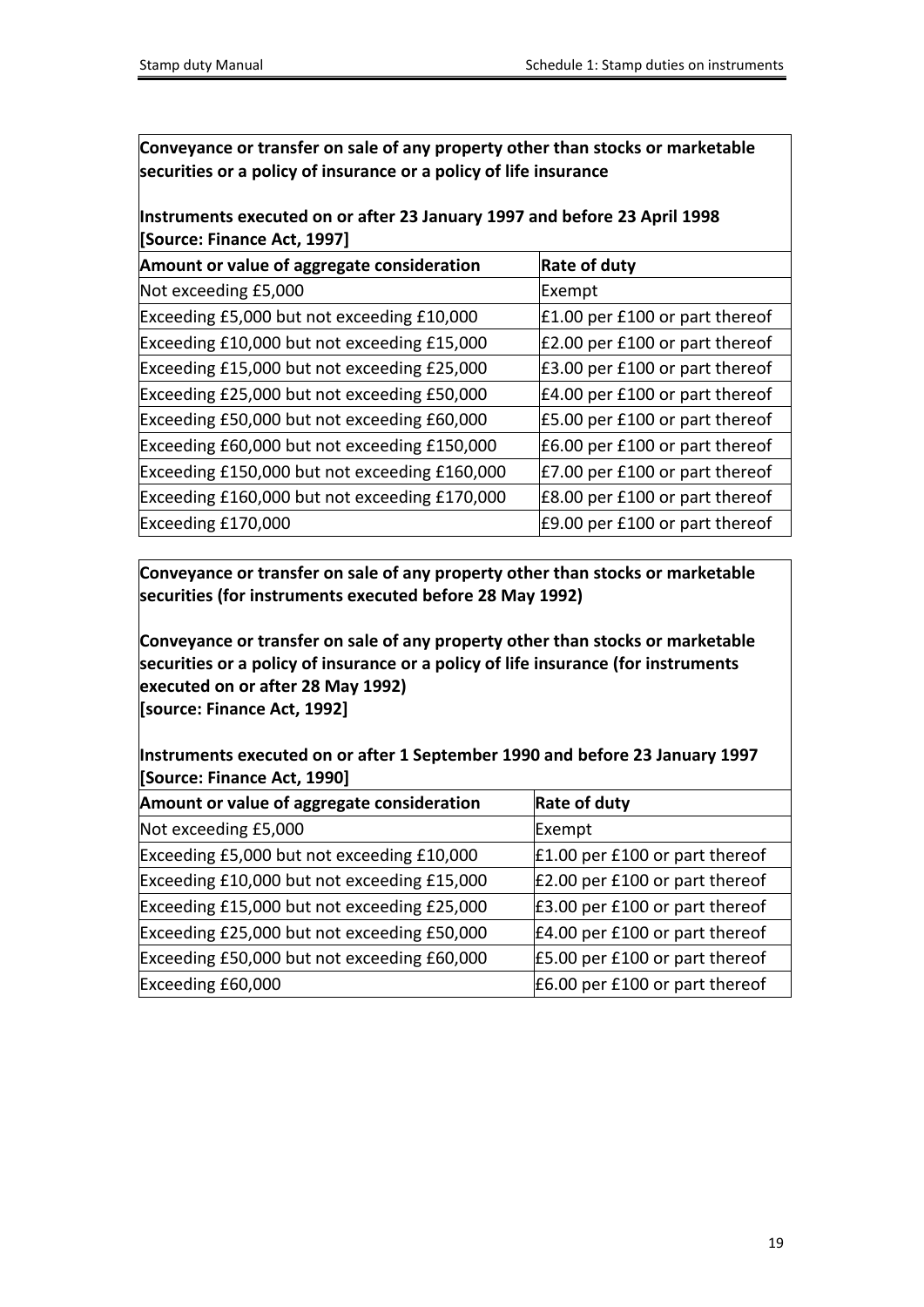<span id="page-19-0"></span>4.2 Historic rates of stamp duty applicable to non-residential property

This applies to instruments executed on or after 1 September 1990 and before 9 October 2019.

**Conveyance or transfer on sale of any property other than stocks or marketable securities or a policy of insurance or a policy of life insurance**

**Instruments executed on or after 12 October 2017 and before 9 October 2019 [Source: Finance Act 2017]**

**Rate of duty 6%**

**Conveyance or transfer on sale of any property other than stocks or marketable securities or a policy of insurance or a policy of life insurance**

**Instruments executed on or after 7 December 2011 and before 11 October 2017 [Source: Finance Act 2012]**

**Rate of duty 2%**

**Conveyance or transfer on sale of any property other than stocks or marketable securities or a policy of insurance or a policy of life insurance**

**Instruments executed on or after 15 October 2008 and before 7 December 2011 [Source: Finance (No. 2) Act 2008]**

| Amount or value of aggregate consideration  | <b>Rate of duty</b> |
|---------------------------------------------|---------------------|
| Not exceeding $£10,000$                     | Exempt              |
| Exceeding €10,000 but not exceeding €20,000 | $1\%$               |
| Exceeding €20,000 but not exceeding €30,000 | 2%                  |
| Exceeding €30,000 but not exceeding €40,000 | 3%                  |
| Exceeding €40,000 but not exceeding €70,000 | 4%                  |
| Exceeding €70,000 but not exceeding €80,000 | 5%                  |
| Over €80,000                                | 6%                  |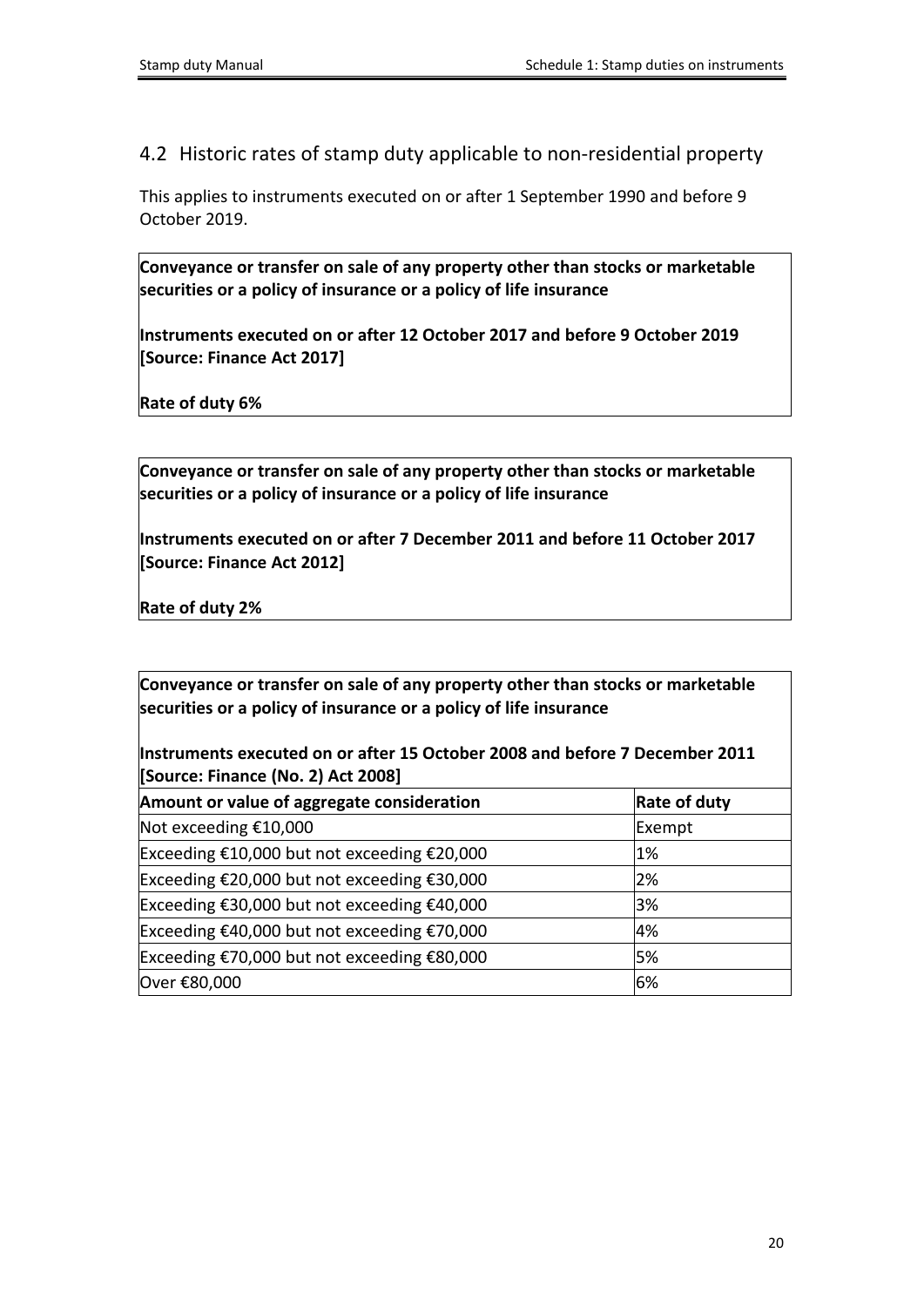**Instruments executed on or after 4 December 2002 and before 15 October 2008 [Source: Finance Act 2003]**

| Amount or value of aggregate consideration          | <b>Rate of duty</b> |
|-----------------------------------------------------|---------------------|
| Not exceeding $£10,000$                             | Exempt              |
| Exceeding €10,000 but not exceeding €20,000         | $1\%$               |
| Exceeding €20,000 but not exceeding €30,000         | 2%                  |
| Exceeding €30,000 but not exceeding €40,000<br>3%   |                     |
| Exceeding €40,000 but not exceeding €70,000         | 4%                  |
| Exceeding €70,000 but not exceeding €80,000         | 5%                  |
| Exceeding €80,000 but not exceeding €100,000<br>6%  |                     |
| Exceeding €100,000 but not exceeding €120,000<br>7% |                     |
| Exceeding €120,000 but not exceeding €150,000<br>8% |                     |
| Exceeding $£150,000$                                | 9%                  |

**Conveyance or transfer on sale of any property other than stocks or marketable securities or a policy of insurance or a policy of life insurance**

**Instruments executed on or after 1 January 2002 and before 4 December 2002 [Source: Finance Act 2001]**

| Amount or value of aggregate consideration  | <b>Rate of duty</b>                       |
|---------------------------------------------|-------------------------------------------|
| Not exceeding $€6,350$                      | Exempt                                    |
| Exceeding €6,350 but not exceeding €12,700  | $€1.00$ per £100 or part thereof          |
| Exceeding €12,700 but not exceeding €19,050 | $ \epsilon$ 2.00 per £100 or part thereof |
| Exceeding €19,050 but not exceeding €31,750 | $€3.00$ per £100 or part thereof          |
| Exceeding €31,750 but not exceeding €63,500 | $€4.00$ per £100 or part thereof          |
| Exceeding €63,500 but not exceeding €76,200 | €5.00 per £100 or part thereof            |
| Exceeding $£76,200$                         | €6.00 per £100 or part thereof            |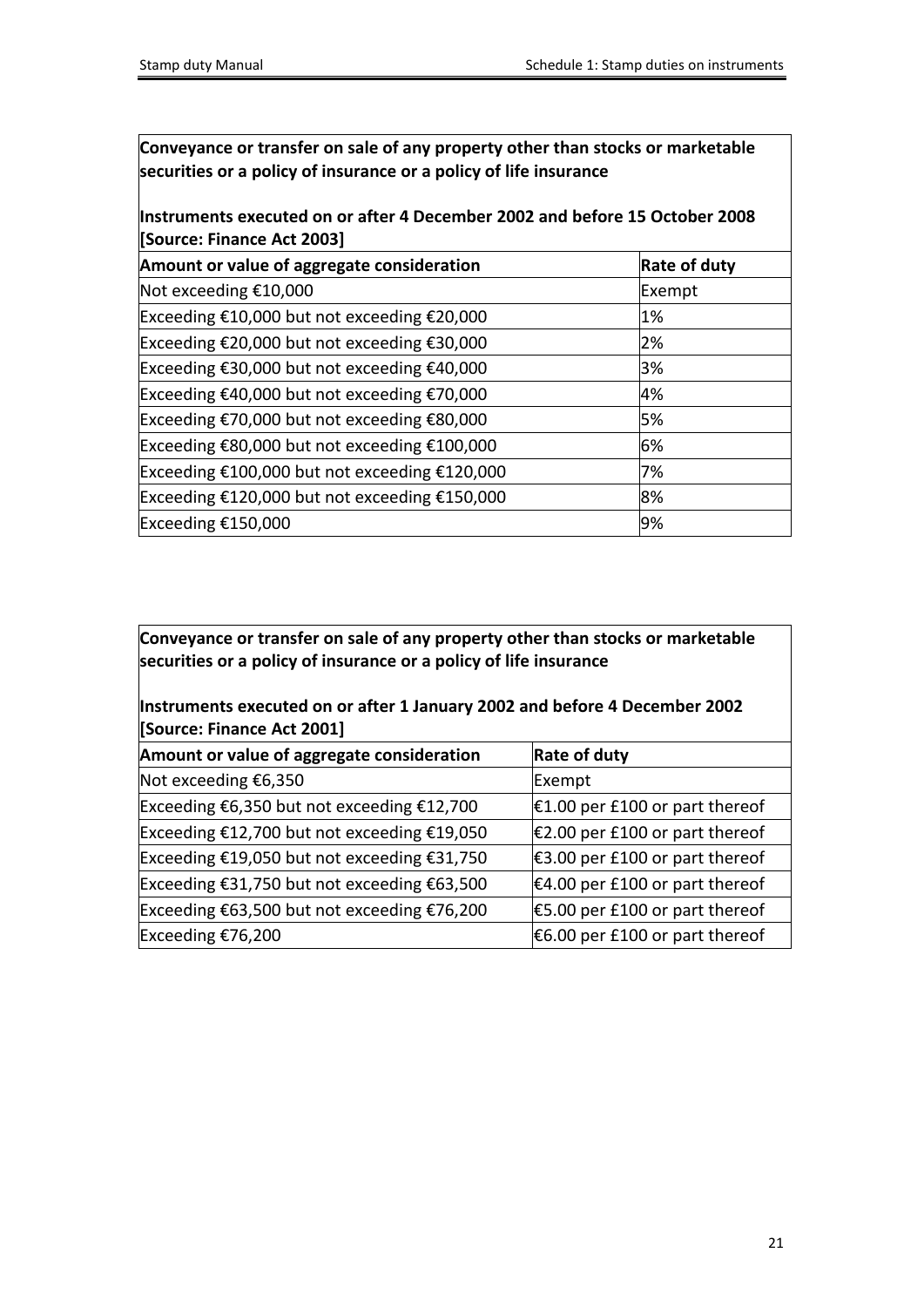**Conveyance or transfer on sale of any property other than stocks or marketable securities (for instruments executed before 28 May 1992)**

**Conveyance or transfer on sale of any property other than stocks or marketable securities or a policy of insurance or a policy of life insurance (for instruments executed on or after 28 May 1992)**

**[source: Finance Act, 1992]**

**Instruments executed on or after 1 September 1990 and before 1 January 2002 [Source: Finance Acts, 1990, 1997 and Finance (No. 2) Act, 1998]**

| Amount or value of aggregate consideration  | <b>Rate of duty</b>                 |
|---------------------------------------------|-------------------------------------|
| Not exceeding £5,000                        | Exempt                              |
| Exceeding £5,000 but not exceeding £10,000  | $\pm 1.00$ per £100 or part thereof |
| Exceeding £10,000 but not exceeding £15,000 | $E$ 2.00 per £100 or part thereof   |
| Exceeding £15,000 but not exceeding £25,000 | E3.00 per £100 or part thereof      |
| Exceeding £25,000 but not exceeding £50,000 | $E4.00$ per £100 or part thereof    |
| Exceeding £50,000 but not exceeding £60,000 | £5.00 per £100 or part thereof      |
| Exceeding £60,000                           | $E6.00$ per £100 or part thereof    |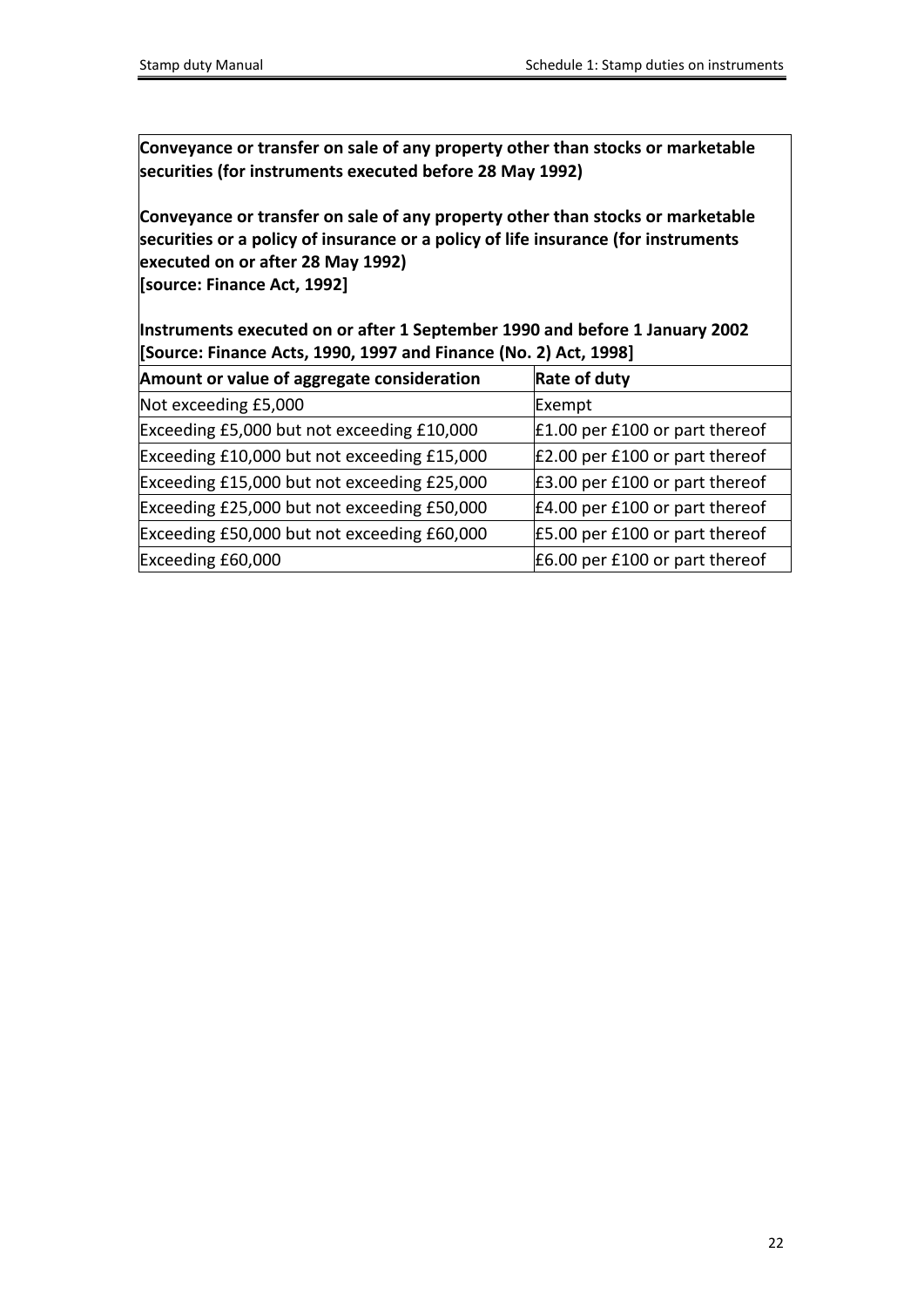# <span id="page-22-0"></span>4.3 Rates of stamp duty for instruments executed on or after 1 January 1892 and before 1 September 1990

**Conveyance or transfer on sale of any property other than stocks or marketable securities**

**Instruments executed on or after 25 May 1988 and before 1 September 1990 [Source: Finance Act, 1988]**

| Amount or value of aggregate consideration  | <b>Rate of duty</b>                |
|---------------------------------------------|------------------------------------|
| Not exceeding £1,000                        | Exempt                             |
| Exceeding £1,000 but not exceeding £2,000   | 25p per £50 or part thereof        |
| Exceeding £2,000 but not exceeding £6,000   | 50p per £50 or part thereof        |
| Exceeding £6,000 but not exceeding £6,250   | £70                                |
| Exceeding £6,250 but not exceeding £6,500   | £80                                |
| Exceeding £6,500 but not exceeding £6,750   | £90                                |
| Exceeding £6,750 but not exceeding £7,000   | £100                               |
| Exceeding £7,000 but not exceeding £7,250   | £110                               |
| Exceeding £7,250 but not exceeding £7,500   | £120                               |
| Exceeding £7,500 but not exceeding £10,000  | $\pm 1.00$ per £50 or part thereof |
| Exceeding £10,000 but not exceeding £20,000 | £1.50 per £50 or part thereof      |
| Exceeding £20,000 but not exceeding £50,000 | £2 per £50 or part thereof         |
| Exceeding £50,000 but not exceeding £60,000 | £2.50 per £50 or part thereof      |
| Exceeding £60,000                           | £3 per £50 or part thereof         |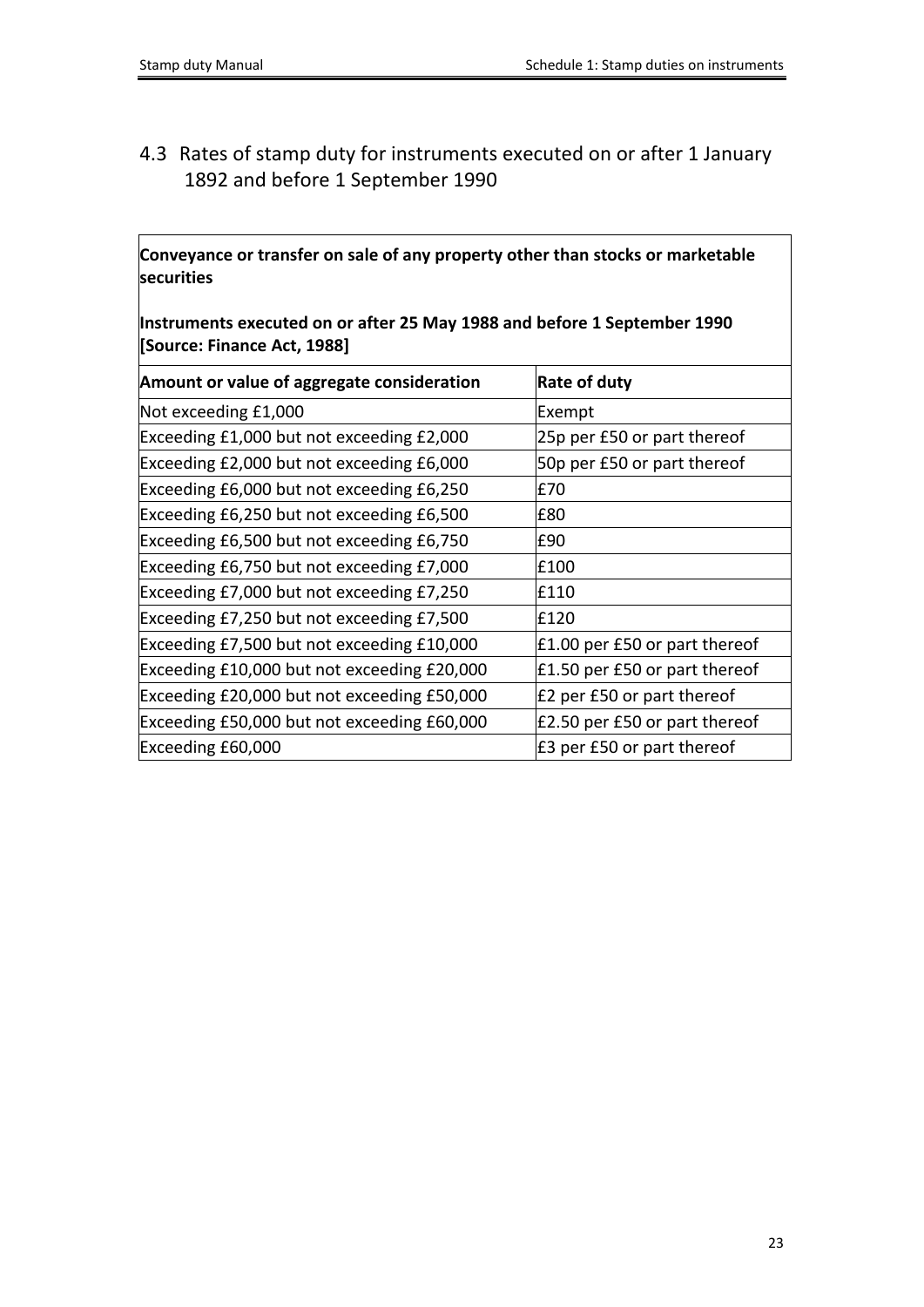**Conveyance or transfer on sale of any property other than stocks or marketable securities**

# **Instruments executed on or after 14 May 1975 and before 25 May 1988 [Source: Finance Act, 1975]**

| Amount or value of aggregate consideration  | <b>Rate of duty</b>           |
|---------------------------------------------|-------------------------------|
| Not exceeding £1,000                        | Exempt                        |
| Exceeding £1,000 but not exceeding £2,000   | 25p per £50 or part thereof   |
| Exceeding £2,000 but not exceeding £6,000   | 50p per £50 or part thereof   |
| Exceeding £6,000 but not exceeding £6,250   | E70                           |
| Exceeding £6,250 but not exceeding £6,500   | E80                           |
| Exceeding £6,500 but not exceeding £6,750   | £90                           |
| Exceeding £6,750 but not exceeding £7,000   | £100                          |
| Exceeding £7,000 but not exceeding £7,250   | E110                          |
| Exceeding £7,250 but not exceeding £7,500   | £120                          |
| Exceeding £7,500 but not exceeding £10,000  | £1.00 per £50 or part thereof |
| Exceeding £10,000 but not exceeding £20,000 | £1.50 per £50 or part thereof |
| Exceeding £20,000 but not exceeding £50,000 | £2 per £50 or part thereof    |
| Exceeding £50,000                           | E3 per £50 or part thereof    |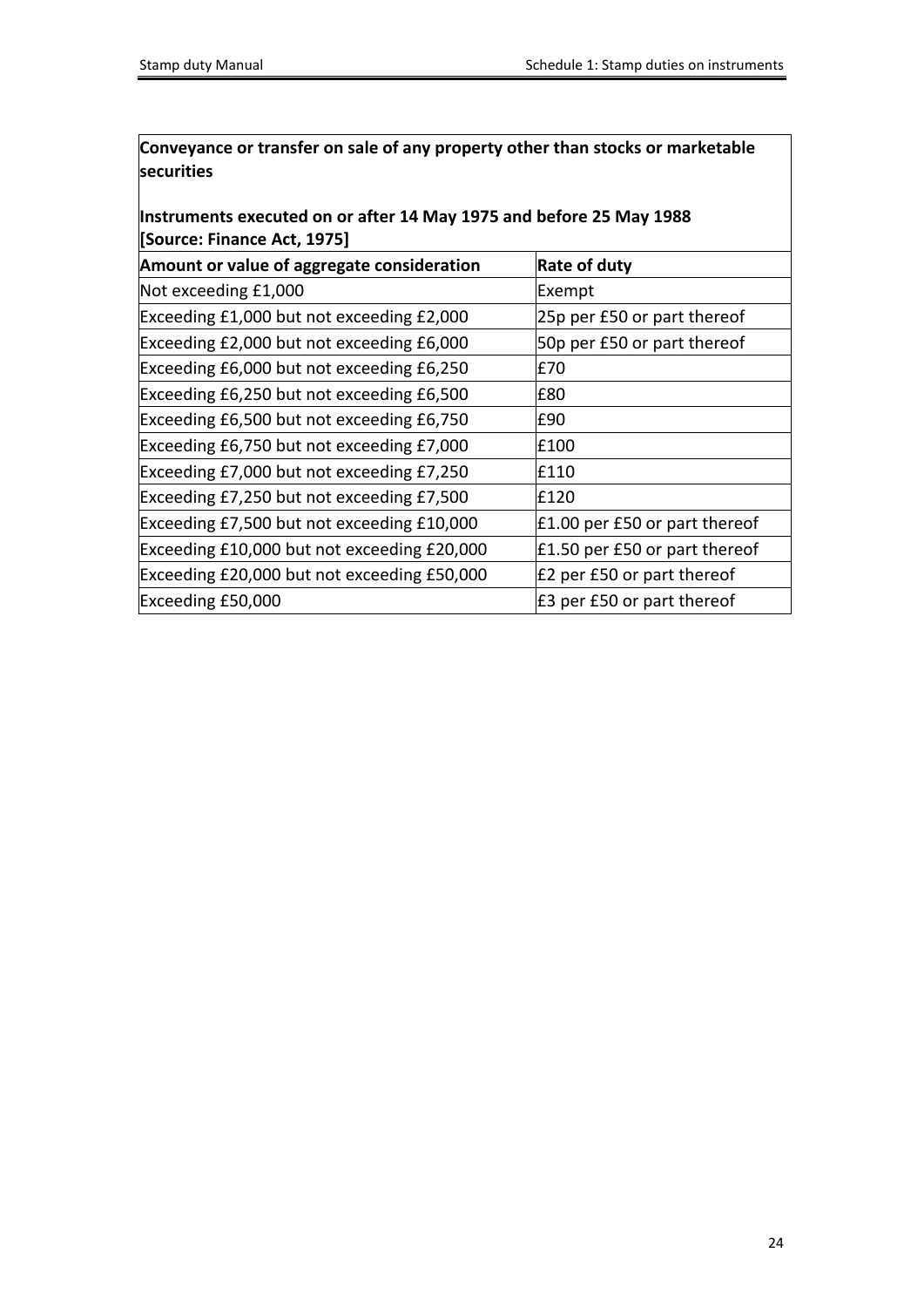**Conveyance or transfer on sale of any property other than stocks or marketable securities**

# **Instruments executed on or after 4 August 1973 and before 14 May 1975 [Source: Finance Act, 1973]**

| Amount or value of aggregate consideration  | <b>Rate of duty</b>           |
|---------------------------------------------|-------------------------------|
| Not exceeding £1,000                        | Exempt                        |
| Exceeding £1,000 but not exceeding £2,000   | 25p per £50 or part thereof   |
| Exceeding £2,000 but not exceeding £6,000   | 50p per £50 or part thereof   |
| Exceeding £6,000 but not exceeding £6,250   | £70                           |
| Exceeding £6,250 but not exceeding £6,500   | £80                           |
| Exceeding £6,500 but not exceeding £6,750   | £90                           |
| Exceeding £6,750 but not exceeding £7,000   | £100                          |
| Exceeding £7,000 but not exceeding £7,250   | £110                          |
| Exceeding £7,250 but not exceeding £7,500   | £120                          |
| Exceeding £7,500 but not exceeding £10,000  | £1.00 per £50 or part thereof |
| Exceeding £10,000 but not exceeding £50,000 | £1.50 per £50 or part thereof |
| Exceeding £50,000                           | £2.50 per £50 or part thereof |

# **Conveyance or transfer on sale of lands, tenements and hereditaments**

### **Instruments executed on or after 7 May 1969\* and before 4 August 1973 [Source: Finance Act 1969]**

| Amount or value of aggregate consideration | <b>Rate of duty</b>                                            |
|--------------------------------------------|----------------------------------------------------------------|
| Not exceeding £500                         | Exempt                                                         |
| Exceeding £500 but not exceeding £2,500    | Scale rate                                                     |
| Exceeding £2,500 but not exceeding £6,000  | £1 for every £50 or part thereof                               |
| Exceeding £6,000 but not exceeding £50,000 | $\pm 1$ 10 shillings for every £50 or<br>part thereof          |
|                                            | Higher rate of 25% applied to<br>certain non-Irish transferees |
| Exceeding £50,000                          | E2 10 shillings for every £50 or<br>part thereof               |

\*the rate of £2 10 shillings for every £50 or part thereof applies to instruments executed on or after 1 August 1969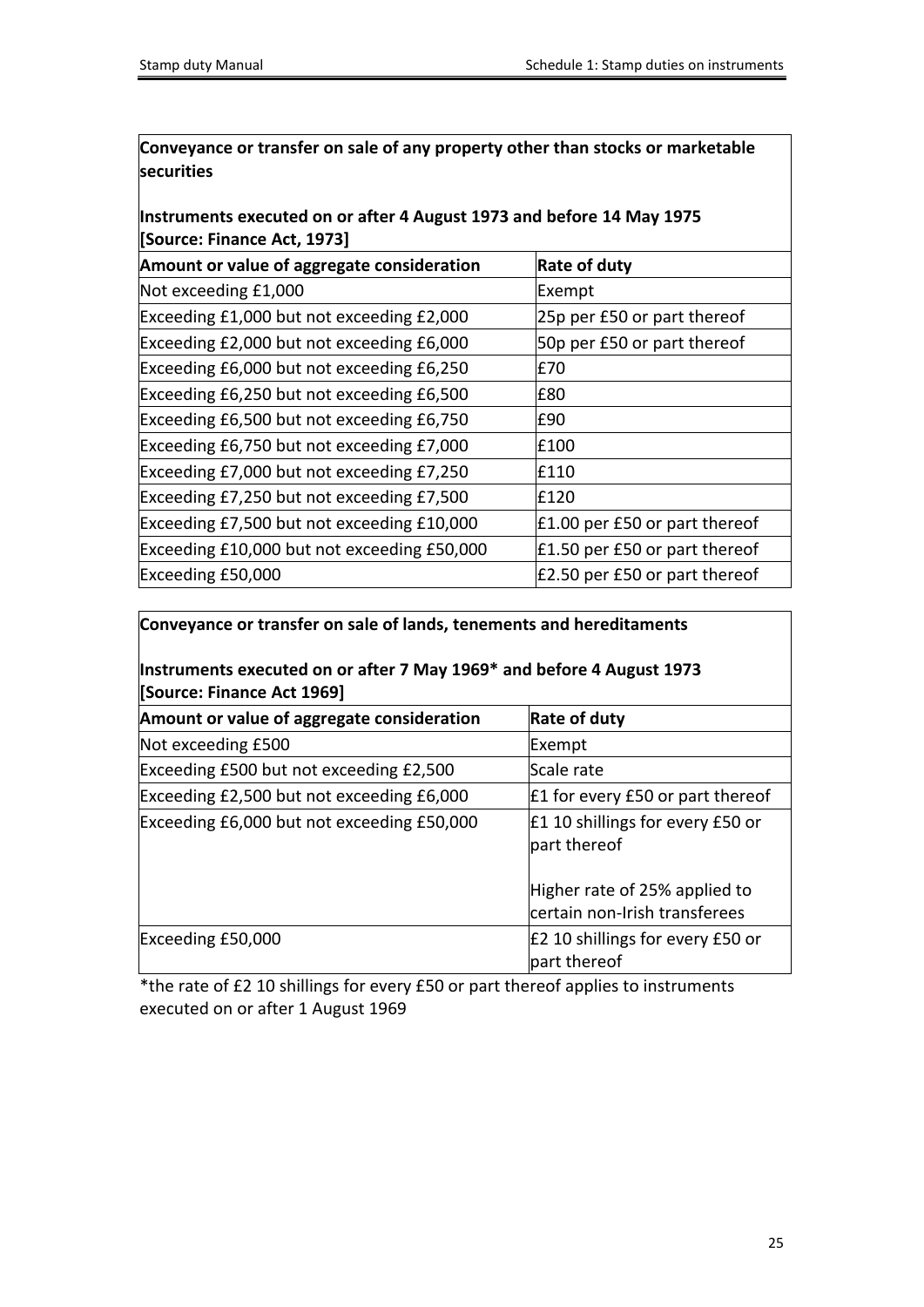### **Conveyance or transfer on sale of lands, tenements and hereditaments**

### **Instruments executed on or after 1 August 1951 and before 7 May 1969 [Source: Finance Act 1951]**

| Amount or value of aggregate<br>consideration | <b>Rate of duty</b>                                   |
|-----------------------------------------------|-------------------------------------------------------|
| Not exceeding £500                            | Exempt                                                |
| Exceeding £500 but not exceeding<br>E1,000    | Scale rate                                            |
| Exceeding £1,000                              | E1 10 shillings for every £50 or part thereof         |
|                                               | Higher rate of 25% applied to certain<br>transferees] |

**Conveyance or transfer on sale of lands, tenements and hereditaments**

### **Instruments executed on or after 1 December 1947 and before 1 August 1951 [Source: Finance (No. 2) Act 1947]**

| Amount or value of aggregate<br>consideration | Rate of duty                                           |
|-----------------------------------------------|--------------------------------------------------------|
| Not exceeding £500                            | Exempt                                                 |
| Exceeding £500 but not exceeding<br>E1,000    | Scale rate                                             |
| Exceeding £1,000                              | E2 10 shillings for every £50 or part thereof          |
|                                               | [Higher rate of 25% applied to certain<br>transferees] |

### **Conveyance or transfer on sale**

### **Instruments executed on or after 29 April 1910 and before 1 December 1947 [Source: Finance (1909-10) Act 1910]**

| Amount or value of consideration | Rate of duty                               |
|----------------------------------|--------------------------------------------|
| Not exceeding £500               | Scale rate                                 |
| Exceeding £500                   | 10 shillings for every £50 or part thereof |